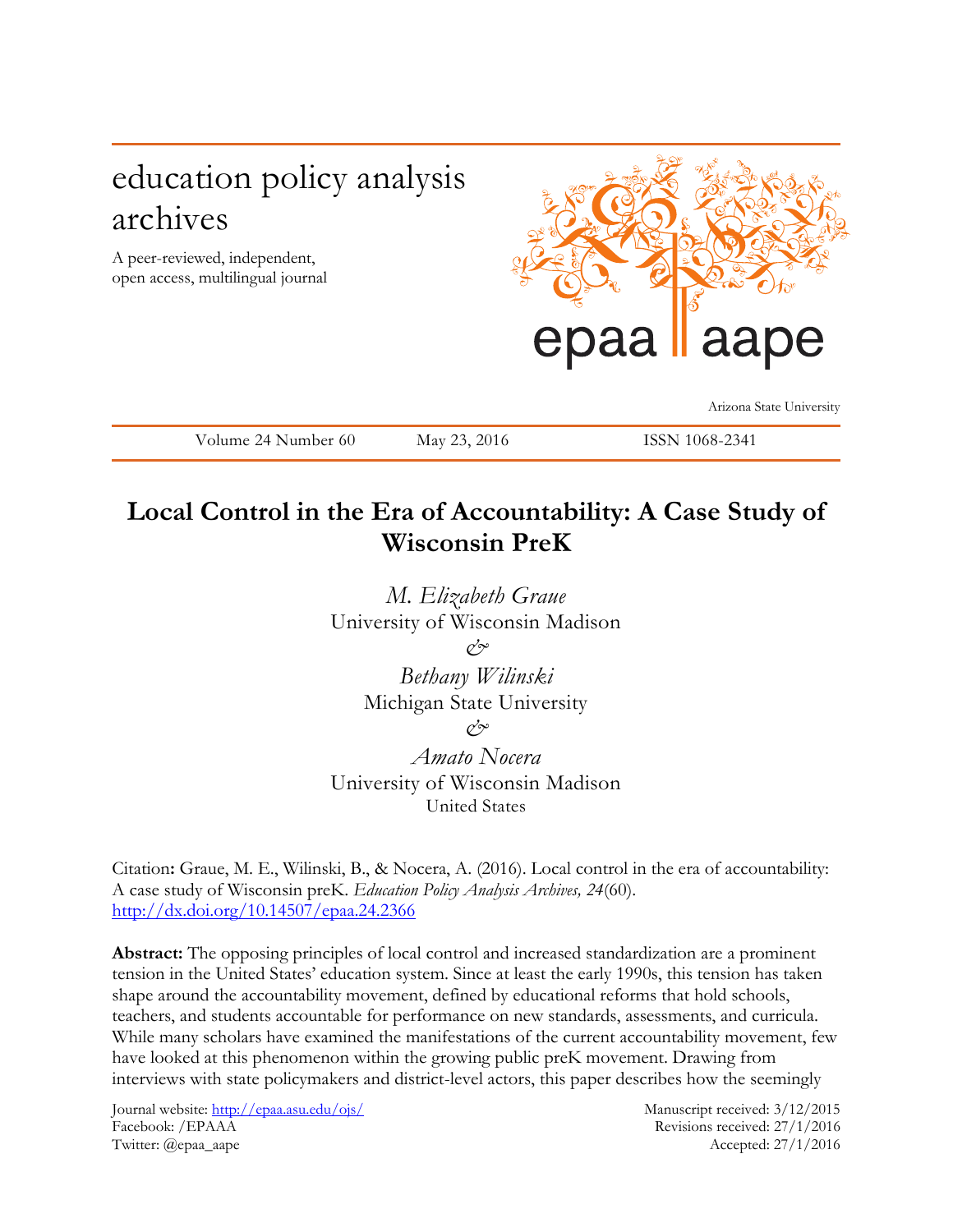contradictory principles of local control and increased state and national standards (what we refer to simply as standardization) are shaping the policy and practice of Wisconsin's preK system, known as 4K. We argue that rational models of policy making fail to explain the coexistence and blending of the strands of local control and standardization we found in our data, and suggest that Deborah Stone's (2001) policy paradox provides a better theoretical framework for our findings. **Keywords**: PreK policy; Wisconsin; early childhood education; local control; standardization; policy paradox; accountability

#### **El control local en la era de la responsabilidad: Un caso de estudio de niños pre-escolares (preK) en Wisconsin**

**Resumen:** Los principios opuestos al control local y el aumentado de exámenes estandarizados han causado bastante tensión en el sistema de educación en los Estados Unidos. Desde el inicio del 1990, esta tensión ha tomado forma alrededor del movimiento de responsabilidad, que se distingue por las reformas educativas que tratan de asumir la responsabilidad a las escuelas, los profesores y estudiantes sobre las nuevas normas, evaluaciones y planes de estudio. Mientras muchos han examinado las manifestaciones del movimiento de la responsabilidad actual, pocos han observado este fenómeno que va creciendo dentro del movimiento preescolar (preK). Usando entrevistas con diseñadores de políticas de estado y autores a nivel del distrito, en este artículo se describe cómo aparentemente se contradicen los principios de control local y se aumentan las pólices estándares, nacionales y estatales (las que nos referimos simplemente como la estandarización) son mol-da la política y la práctica del sistema de pre-escolar (preK) de Wisconsin, conocido como "4K". Nuestro argumento es que los modelos racionales de la formulación de políticas fallan al explicar la convivencia y la mezcla de aspectos de control local y la paradoja política que encontramos en nuestros datos, sugieren que la política de Deborah Stone (2011) proporciona una mejor estructura teórico para nuestras recomendaciones.

**Palabras clave:** Política de preescolar para niños (Pre-K); Wisconsin; educación Infantil; el control local; normalización; paradoja de la política; responsabilidad

#### **Controle Local na era de responsabilidades: Um caso de estudo de pré-escola infantil (preK) em Wisconsin**

**Resumo:** Os princípios opostos de controle local e o aumento na padronização são uma tensão proeminente no sistema de ensino dos Estados Unidos. Pelo menos desde o início dos anos 1990, essa tensão tem tomado forma em torno do movimento de responsabilidade, definido por reformas educacionais que sustentam escolas, professores, e estudantes responsáveis pelo desempenho de novos padrões, avaliações e currículos. Enquanto muitos estudiosos têm examinado as manifestações do atual movimento de responsabilização, poucos têm olhado para esse fenômeno dentro do crescimento público do movimento pré-escolar infantil (preK). Tomando de entrevistas com formuladores de políticas estatais e autores de nível distrital, este artigo descreve como princípios aparentemente contraditórios de controle local e o aumento de padrões nacionais e estatais (o que nos referimos simplesmente como padronização) estão moldando a política e a prática do sistema de pré-escola infantil (preK) de Wisconsin, conhecido como "4K". Defendemos que os modelos racionais de formulação de políticas falham em explicar a coexistência e mistura dos fios de controle local e padronização que encontramos em nossos dados, e sugerem que o paradoxo da política de Deborah Stone (2011) proporciona uma melhor estrutura teórica para as nossas descobertas.

**Palavras-chave:** política de pré-escola infantil (PreK); Wisconsin; educação infantil; controle local; padronização; paradoxo da política; responsabilidade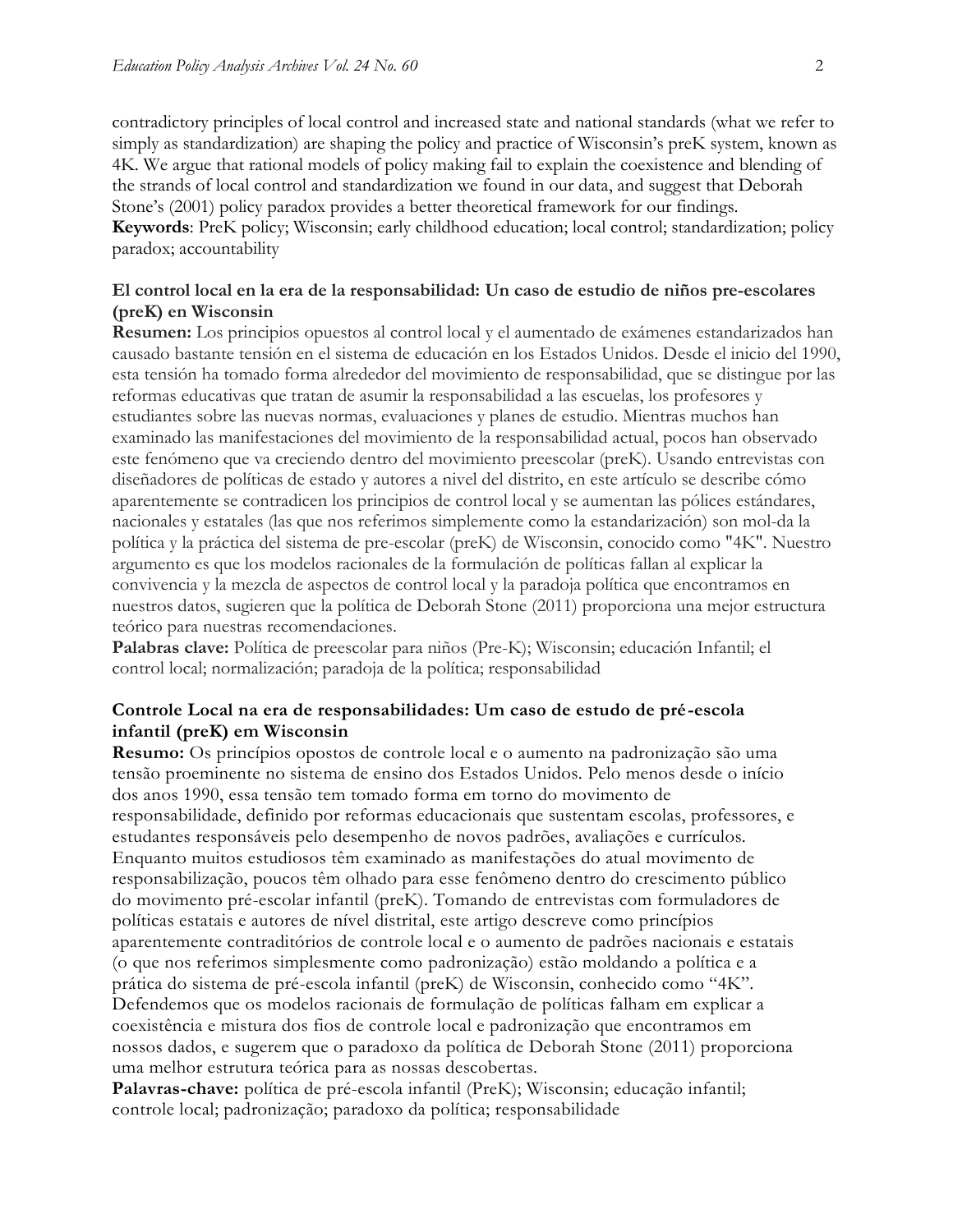$\overline{a}$ 

### **Introduction**

Public pre $K<sup>1</sup>$  represents a seismic shift in the delivery of early childhood services as growing numbers of districts and states implement public programs for children prior to kindergarten. This expansion comes as policymakers and legislators recognize early education's potential for enhancing children's academic, social and emotional development (Camilli, Vargas, Ryan, & Barnett, 2010; Heckman, Pinto, & Savelyev, 2012), reducing the need for later services (Puma, Bell, Cook, Heid, & Lopez, 2005) and long term costs (Heckman, Moon, Pinto, Savelyev, & Yavitz, 2010; Reynolds, Temple, Robertson, & Mann, 2002). Many advocates suggest public preK is a way to level the playing field, given the large disparities in the access to high quality early education programs among children in different income, racial, language, and disability groups (Gormley, Gayer, & Phillips, 2008; Magnuson, Lahaie, & Waldfogel, 2006). It is hoped that with the support provided through public preK, children will be more likely to be ready for kindergarten.

The emergence of public preK also represents a merging of two distinct institutions—the early education and care sector, which is typically private and highly varied from community to community, and the K-12 system, which is largely public and increasingly standardized at the state and national level (McCabe & Sipple, 2011). With distinctly different philosophies of practice, financing, teacher requirements, and regulations, the early education and K-12 systems are coming into contact as preK policy moves to implementation. Added to this is a pedagogical rift between the early childhood community and accountability advocates. That conflict stems from the poor fit between the early childhood community's tradition of child-centered pedagogy, which builds curriculum developmentally, and the accountability discourse, focused on grade level benchmarks and readiness (Brown, 2007).

We contemplated these changes in a policy context where 43 states spend over \$5.3 billion for public preK, serving more than 1.3 million 3 and 4 year olds (Barnett, Carolan, Squires, & Brown, 2013). These program investments sit uneasily between institutions with very different cultures and histories. The context then of this research is an ongoing dynamic created by the merging of a traditionally local industry with public schools and a movement focused on standards; a dynamic which is as at the heart of understanding the development of public preK programs across the United States. In this context, we address the following research questions: *In a state that traditionally favors local control, how is public preK interpreted and enacted in the wake of the standards-based accountability movement? How is this revealed through discourse at the state and local level?*

To answer these questions, we closely studied preK programming in Wisconsin, a state with a long history of local control that has worked to navigate the potentially treacherous waters of public preK during a period of increasing standardization. Wisconsin is a good example to consider in the rapidly evolving policy landscape because it represents a mature public preK program, funded in its most recent iteration since 1984, and serving children in 91% of the state's school districts (Barnett et al, 2013). Its unique design, which straddles public schools and community childcare centers, provides a window on the challenges of implementing a preK program in this political moment.

This paper also describes how these competing discourses play out in Wisconsin's public preK program, in state policy and district implementation. Drawing on interviews with state

 $1$  Public preK is defined as "programs funded and administered by the state with a primary goal of educating 4-year-olds who are typically developing and who are in classrooms at least 2 days per week" (Barnett, Friedman, Hustedt, & Stevenson-Boyd, 2009, p. 5)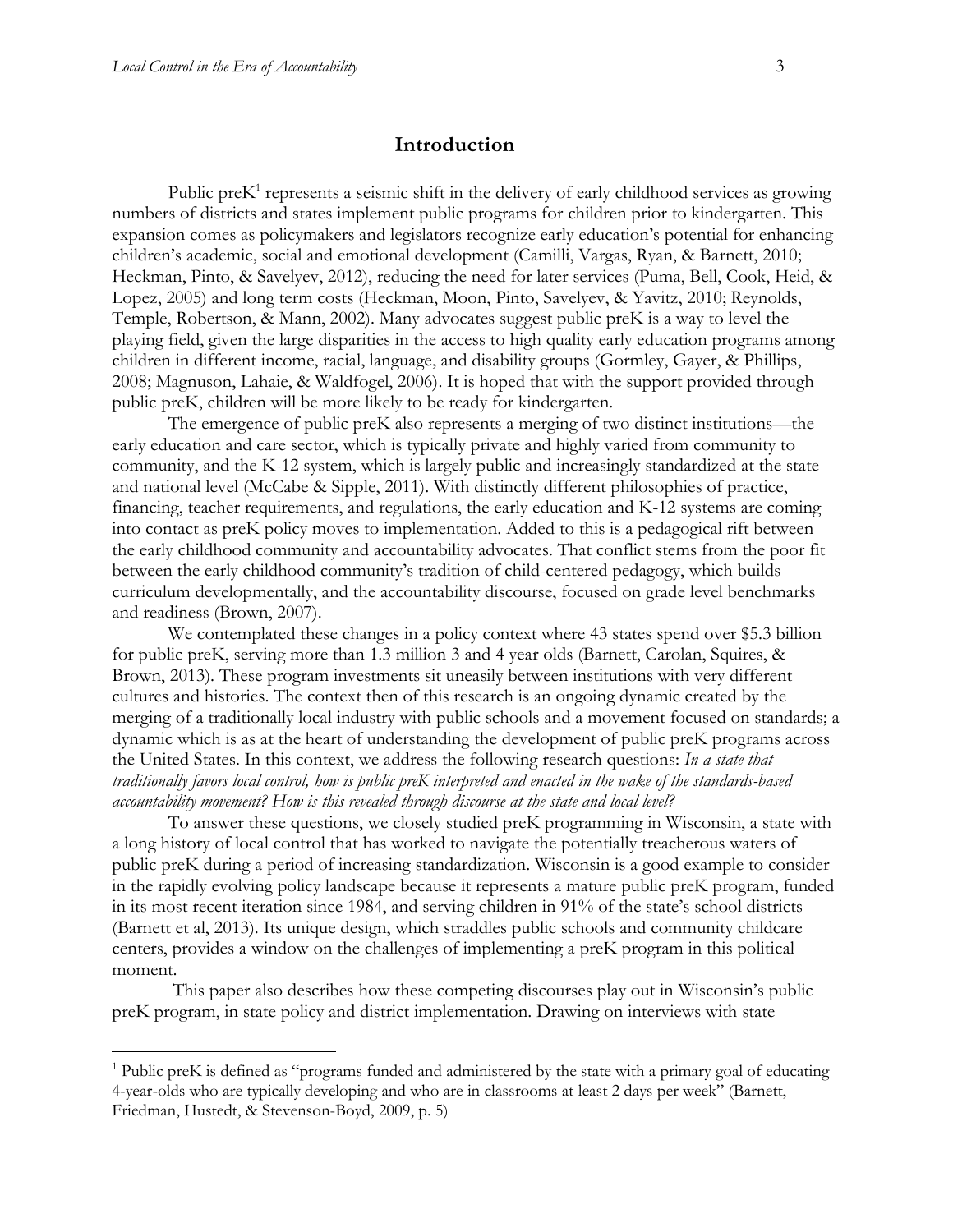policymakers and district administrators, we first highlight the ways the opposing discourses of local control and accountability (or what we also refer to simply as standardization) are represented in policymaker discussions of 4K and integrated into 4K policy. We then move from the level of policy to implementation, closely examining one district's 4K program to show how the frameworks policymakers use to discuss 4K carry over into practice. We begin with an overview of the theoretical framework we used to make sense of this policy story.

#### **Theoretical Framework**

Traditional models of policy making suggest that the policy process is linear: an issue is defined, policy alternatives created, evidence considered, and the best policy option determined and implemented (Ball, 1994; Bridgman & Davis 2003; Honig, 2006). Following this model, a policy issue, like low quality schools, is identified and a policy solution, like the development of uniform educational standards, is implemented after evidence shows this to be the best solution. Working within this framework, scholars explain that policy battles like the one between advocates of local control and standardization do not fit nicely within their policy model because of the messiness of the "real world," which is filled with irrational beliefs and reasoning not informed by evidence (Ball, Macguire, & Braun, 2012). An alternative model takes the role of ideology more seriously, framing the battle between advocates of local control and standardization as a struggle between distinct and coherent ideologies. In this view, policy issues are determined by ideological frameworks; political conflicts arise when opposing ideologies are represented by alternative policy options (Mouffe, 2000).

Deborah Stone's (2001) policy paradox provides a third option. Within Stone's framework, policy and policy issues are less a contest of alternative solutions than a battle over how political issues are defined and how policy solutions are represented. For Stone, political ideas are fluid and reflect power relations. Stone suggests that political reasoning is a process of "creating, changing, and defending boundaries" in a social world where those boundaries are rarely objective or cleanly derived from a larger ideological framework (p. 379). As Fischer and Forester (1993) explain, for Stone,

policy-making is a constant discursive struggle over the criteria of social classification, the boundaries of problem categories, the intersubjective interpretation of common experiences, the conceptual framing of problems, and the definitions of ideas that guide the way people create the shared meaning which motivate them to act. (pp. 1-2).

Based on Stone's theory, one would assume local control and standardization to be a contested yet murky terrain, where the boundaries of these perspectives are not always clear and policies often reflect elements of both.

We found Stone's (2001) policy paradox best represented both policy and practice of Wisconsin 4K. As we discuss in more detail, 4K has a relatively open regulatory framework and is subject to considerable local control at the district level. On the surface this seems to represent Wisconsin's history of local control, but our findings suggest that policymakers are increasingly influenced by trends in the national accountability movement. The manifestation of this influence was not generally a political fight between proponents of 4K standardization and proponents of locally controlled 4K, but rather an interesting blend of these positions in policy and political reasoning that did not always draw strict boundaries between them. As we will show in this paper,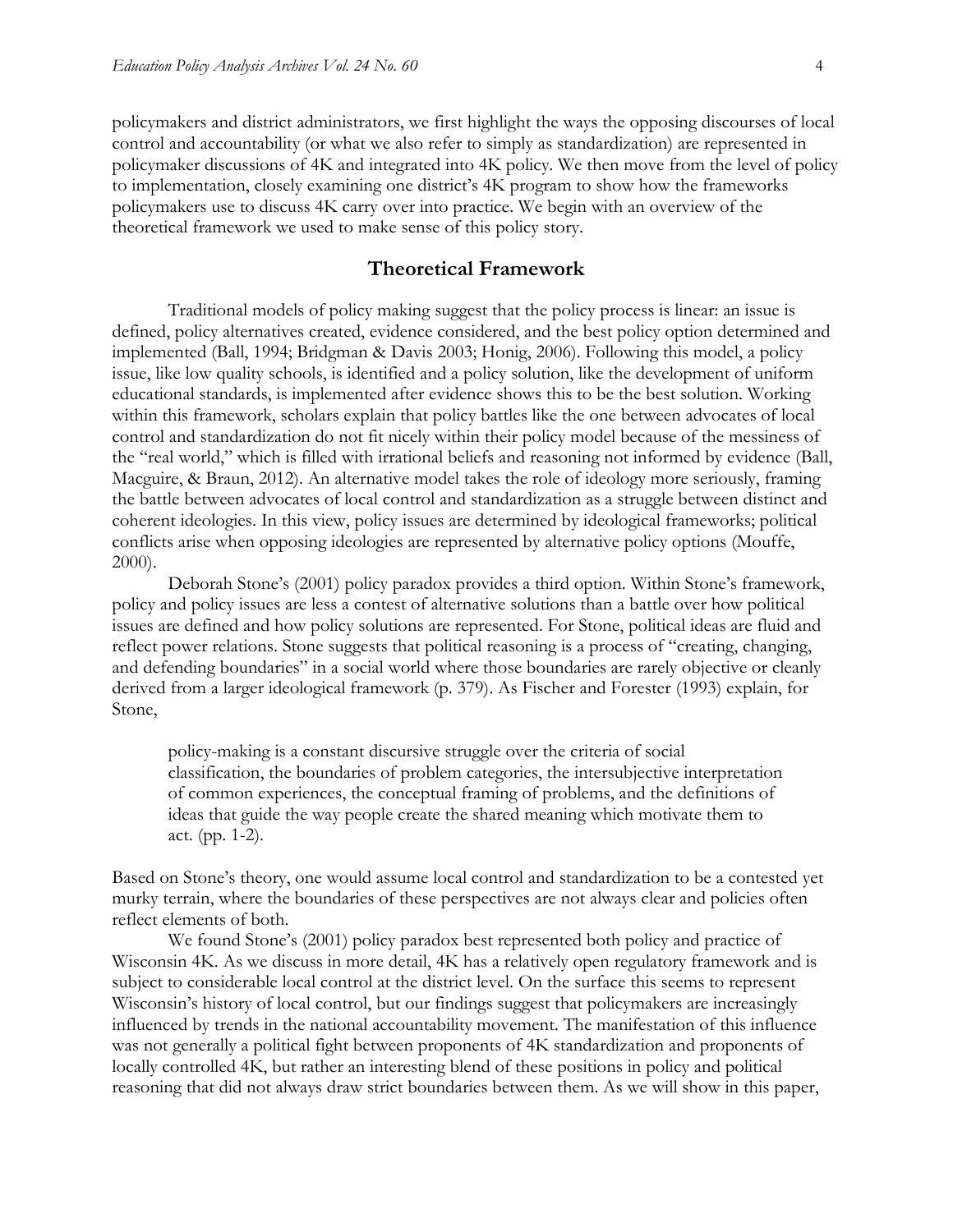actors often held contradictory beliefs and advocated for seemingly orthogonal values in their discussions of 4K. This was also reflected in the implementation of 4K programs.

#### **Framing the Paper**

Recent education reform in the United States has largely pushed for greater accountability and standardization in K-12. The 1983 federal report, *A Nation at Risk*, helped solidify an emerging political consensus on which these reforms have been built: low and ill-defined expectations particularly in high school—were the central problem with America's public schools. States became the early testing ground for what has become known as standards-based accountability reform. Between 1990 and 2000, the number of states with content standards grew from 20 to 49 in English/language arts, 25 to 49 in math, 23 to 46 in science, and 20 to 46 in social studies/history (Hurst, Tan, Meek, & Sellers, 2003, p. 9). Since the 2001 passage of No Child Left Behind, the Federal Government has situated itself at the center of the national push for school accountability. The Obama administration's educational agenda, Race to the Top, Race to the Top Early Learning Challenge, and the Common Core standards, are the newest manifestation of this ongoing trend.

Much of the educational research documenting state and federal accountability reforms have framed these policies as a move away from local education (Malen, 2003; Malen & Muncey, 2000; Sheldon & Biddle, 1998). Scholars have cast the "involvement of the state in local education [as] translat [ing] directly and proportionally to a loss of local control" (Fusarelli, 2009, p. 253). This zerosum approach is countered by those who see "considerable wiggle room" within the system of statelevel standards and accountability reforms, providing space for local decision-making (Fuhrman & Elmore, 1990; Malen 2003, p. 200). According to this view, the authority of local actors cannot be completely removed by state-level policy because their decisions and interpretations are inherently linked to the implementation of such policy (Erickson, 2014; Fuhrman & Elmore, 1990). This view does not deny that state and federal educational reforms have had a profound impact on district and school autonomy, but rather highlights the ways local authority continues to exist in the era of accountability.

This paper builds on this literature in several ways. For one, we look at preK, an area of public education that has been rapidly expanding and going through an accountability movement of its own. There has also been a growing literature that looks at accountability measures in preK (Ackerman & Coley, 2012; Meisels, 2006; Snow, Van Hemel, & National Research Council of the National Academies, 2008), but with the exception of Brown (2007), most of this literature has focused on states and cities with heavily regulated preK programs. That is not the case in Wisconsin. In addition, this paper helps to advance the literatures on accountability and local control by viewing them through the lens of discourse and using Stone to interpret the findings. We look at the accountability movement and increased standardization in preK not only as a question about the location of authority and decision-making, but also as a question about political ideas and their representation. Similar to the contention made by those who reject a zero-sum interpretation of the standards-based accountability movement—denying that such policymaking is directly proportional to the loss of local control—we contend that the rise of accountability-laden language in discussions of Wisconsin's preK system has not crowded out the discourse of local control among policymakers and administrators. Drawing upon interviews with state-level policymakers, we argue that they have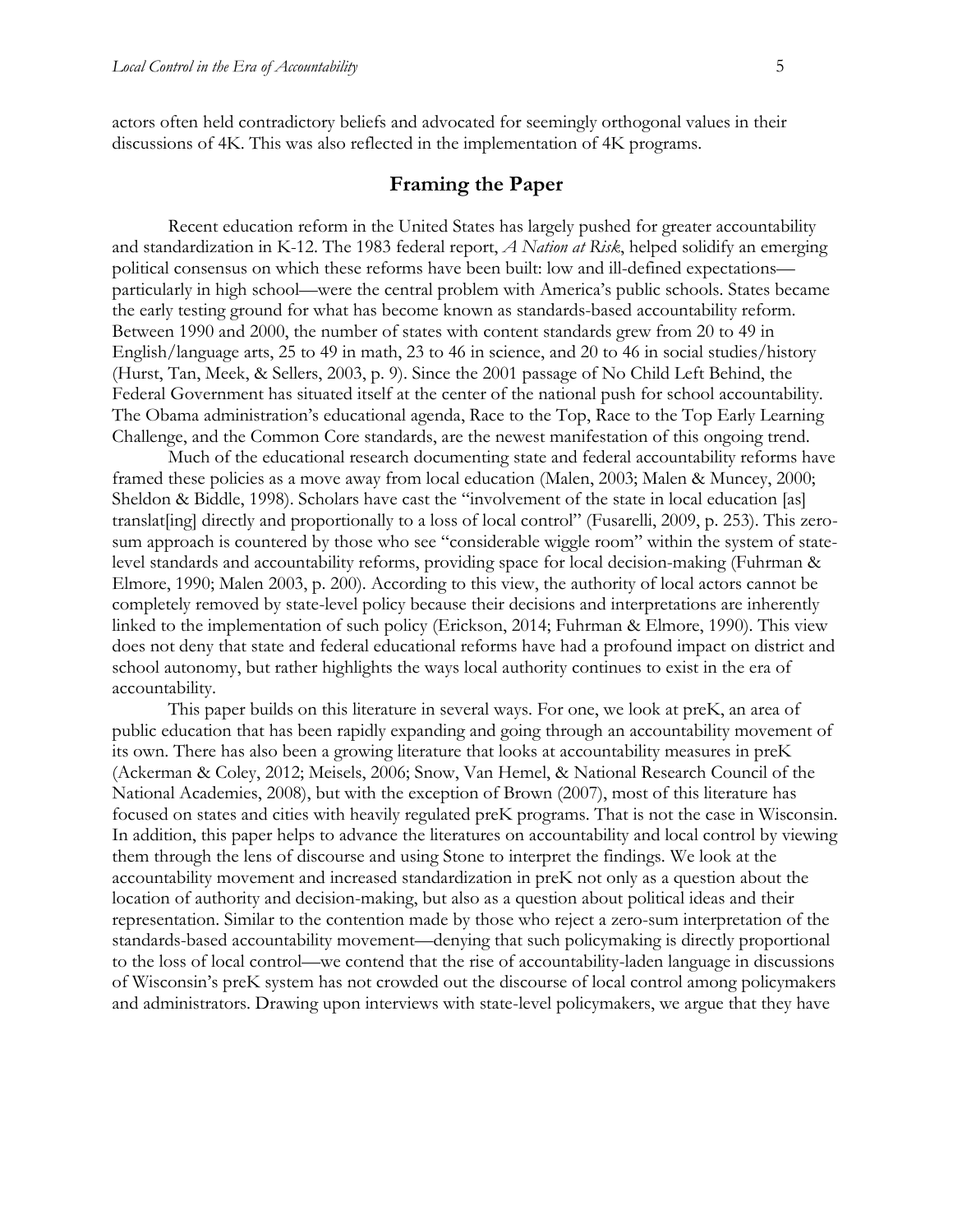found ways to hold these two discourses side-by-side in their approach to preK, letting context determine whether they frame preK within the aims of standardization or local control.

#### **Wisconsin History Lessons**

In this section we provide brief histories of the 4K program and of how accountability reforms have played out in Wisconsin. We highlight the recent history of accountability fights as illustrative of ideas of local control and standardization, and the complex tension between them that are central to this paper.

#### **4K**

 $\overline{a}$ 

4K has deep roots in Wisconsin's public education system. The state's 1848 constitution includes 4-year-olds in public education, stating that district schools "shall be as nearly uniform as practicable, and such schools shall be free and without charge for tuition to all children between the ages of 4 and 20 years" (as cited in Stark, 1997, p. 185). Although constitutionally included in the public education system, 4K implementation has varied over time in response to public interest, political will, and prevailing norms about appropriate environments for young children. The 4K movement that gained traction by the late 1800s all but disappeared from 1920 to 1980, with only six districts offering 4K in 1980 (Wisconsin Council on Children and Families, 2010). The early 1990s saw a renewed interest in 4K as a result of the reinstatement of state funding and recognition of the importance of early development (Decker, McCoy, & Tipler, 1989; Wisconsin Council on Children and Families, 2010). Today, 91% of Wisconsin school districts have 4K programs serving 64% of the state's 4-year-olds (Barnett, et al, 2013; Wisconsin Department of Public Instruction, 2014).

The state imposes few regulations on 4K implementation. School districts that provide 4K must: operate programs for 437 hours per year, make the half day program available free of charge to all age-eligible four year olds in the district (making it a universal rather than targeted program), employ kindergarten-licensed teachers, and provide transportation to students. However, decisions about class size, additional staff, and the curriculum are made locally, at the district level. In addition to granting significant local control, funding sets Wisconsin's 4K program apart from other public preK programs; 4K is included in the state education aids formula, protecting it from being cut if political will shifts. Districts receive .5 reimbursement for each 4K student enrolled, representing a half day program. This increases to .6 for districts whose programs include a parent outreach component (Wisconsin Department of Public Instruction, 2008).

In addition, 4K's loose regulatory framework allows for different models of service delivery. Historically, 4K was school-based, with classes in local elementary schools taught by school district employees (Wisconsin Council on Children and Families, 2010). In the early 2000s a new form of 4K emerged: the 4K Community Approach, or 4K-CA. In the 4K-CA model, providing 4K is a collaborative effort between the school district and the early childhood community. 4K classes in a 4K-CA district are provided in local childcare centers or Head Start or in a combination of school and community sites (Bulebosh, 2000).<sup>2</sup> 4K-CA is seen as an option that benefits both school districts and community sites. Using the existing childcare infrastructure to deliver 4K minimizes the school district's financial burden by allowing community sites to pay staff at the prevailing rate for community site teachers and use existing space and materials, and community sites can continue to respond to local needs and receive an infusion of funds that help defray costs in a business with very

<sup>&</sup>lt;sup>2</sup> We use the term community sites to include both childcare and Head Start.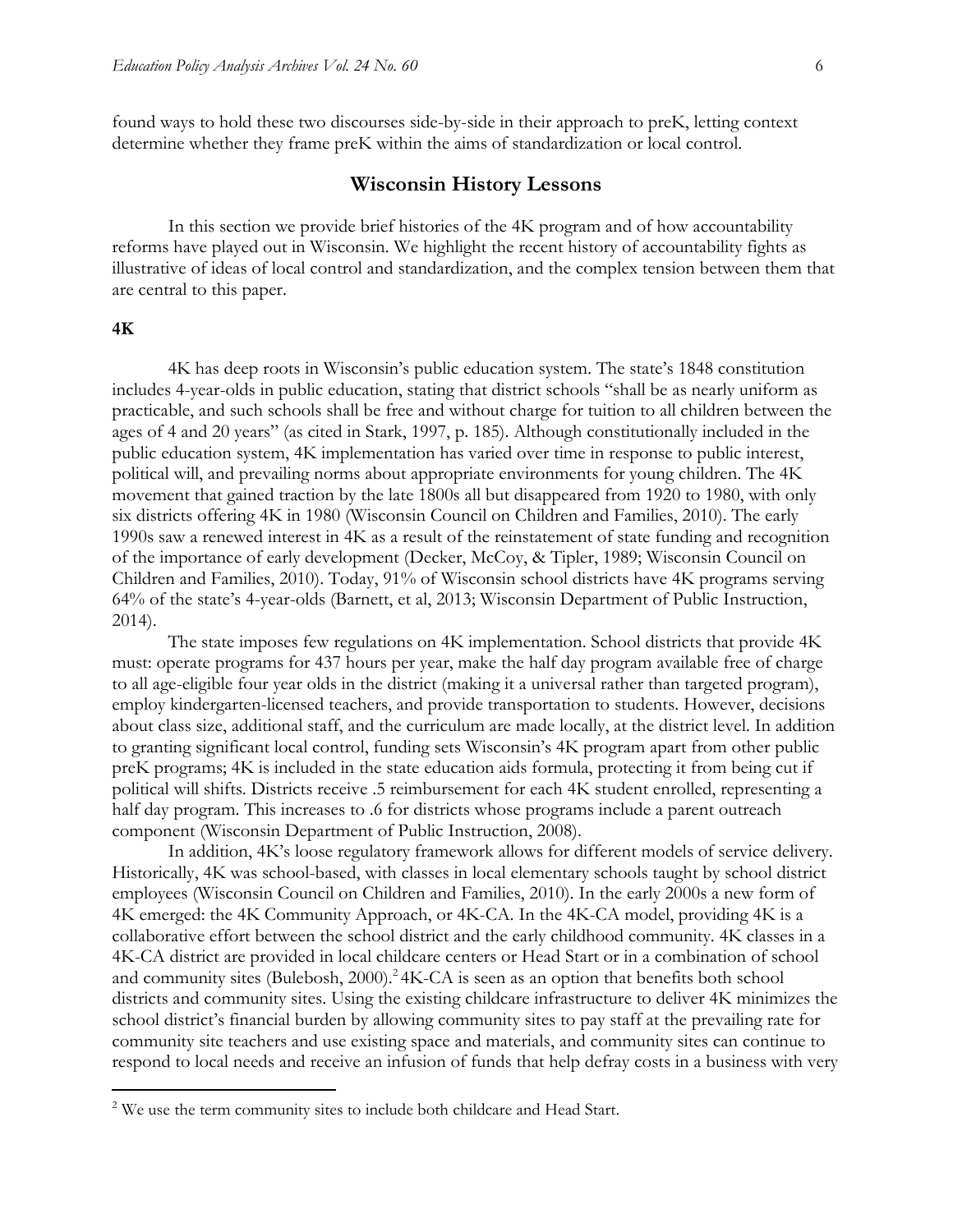$\overline{a}$ 

low profit margins. The state also incentivizes this model by providing start up grants for districts contemplating 4K-CA.

The unique development of Wisconsin's 4K program, which might be seen as a precursor to the rapidly growing public preK movement, occurred in a particular history. Its re-emergence coincided with the standards-based accountability movement. As we show later in the paper, 4K's evolution has been shaped by the collision of two policy impulses – local control and standardization.

#### **K-12 Standards and Expansion to Early Childhood**

In the 1990s, standards-based reforms landed in Wisconsin as it did in the rest of the nation, shifting the discourse from local autonomy to a concern about whether schools were adequately preparing students. Leading the charge to implement increased standards in Wisconsin's K-12 system was former governor Tommy Thompson. In his 1996 State of the State Address, Governor Thompson included a strong rebuke of the state's public schools:

Every year in Wisconsin, we graduate about 48,000 high schoolers, without really knowing what they've learned. We put them in robes, hold grand graduation ceremonies, play 'Pomp and Circumstance.' Yet the only thing we are guaranteeing is that they completed at least a minimum number of high school courses. We know how long they sat in their seats, but we don't know what went into their heads (*State of Wisconsin Senate Journal*, p. 567, 1996; cited in Brown, 2008).

During his tenure, the Governor proposed a number of reforms, including a high-stakes exam that every senior attending public school in Wisconsin would be required to pass in order to receive a diploma. Yet, reform efforts like this have inevitably come up against a history of favoring local control<sup>3</sup> that is deeply imbedded in Wisconsin politics and governance (Brown, 2008). Despite almost a decade of reform advocacy, public resistance from parents' groups like "Keep Education a Local Issue" and scathing editorials in Wisconsin's major newspapers effectively killed all of Thompson's reforms (Brown, 2004, p. 127).

While struggles over accountability reform have primarily occurred in the K-12 arena, at least one reform directly addressed preK. George Bush's 2002 Good Start, Grow Smart (GSGS) initiative was touted as a reform to increase standards and accountability in early childhood education. Among the components of this initiative was a request by the Bush Administration for states to develop learning standards for children ages 3 to 5, "which were to include guidelines on pre-reading and language skills that align with that state's K-12 standards" (Brown, 2007, p. 637). States were required to provide detailed progress on the development of these standards to the federal government in any request for Child Care and Development Funds.

In Wisconsin, the result was the Wisconsin Model Early Learning Standards (WMELS). Developed by the Early Learning Standards Steering Committee, the WMELS were created to signal alignment with K-12 standards that would satisfy GSGS without significantly disrupting Wisconsin's

<sup>&</sup>lt;sup>3</sup> In 1924 the Wisconsin constitution was amended to support local control through Article XI, Section 3, which states "Cities and villages . . . may determine their local affairs and government, subject . . . to such enactments of the legislature of statewide concern as with uniformity shall affect every city or every village." This provision limits the power of the legislature over local affairs by recognizing the spheres of city and village and permits local control. (Champagne, 2004)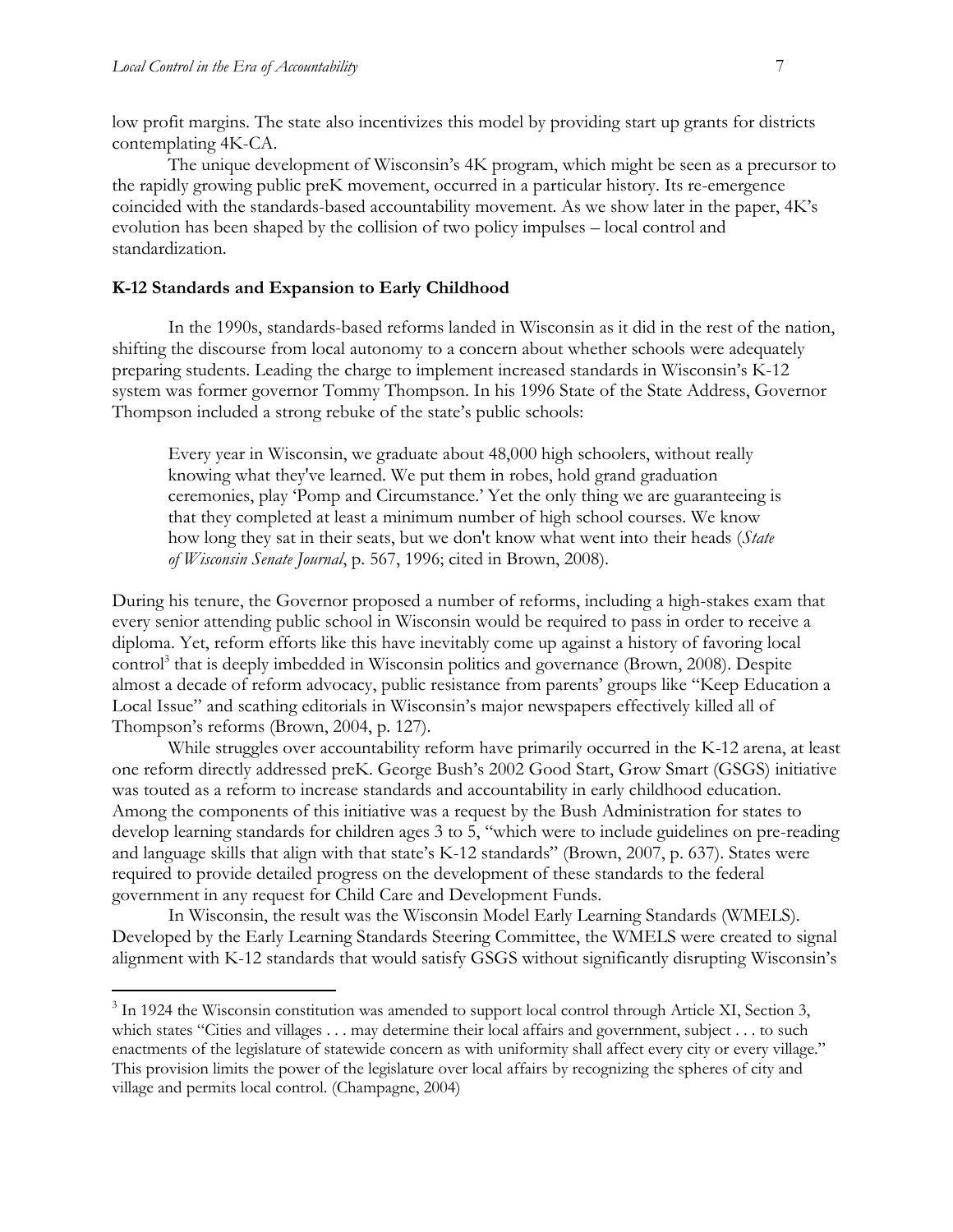local approach to education. This was achieved by using developmentally appropriate practice<sup>4</sup> (Copple & Bredekamp, 2009) as the framework for the WMELS. Rather than stipulate specific outcomes for children, the WMELS were intended to be used as a resource for early childhood professionals and communities to guide them "in their decision regarding approaches to the curriculum" and in "[determining] local benchmarks at the district level" (Wisconsin Early Childhood Collaborating Partners, 2013). The kind of developmentally-based practice outlined in the WMELS aligned with Wisconsin's K-12 standards but left significant room for local communities to decide *how* they would be achieved. Furthermore, the WMELS were designed so that they could not be attached to a high-stakes assessment or act as a gate-keeper for entry into kindergarten. One participant in Brown's study of the Wisconsin early learning standards noted: "Any time there was a statement that could be a yes or no, it was taken out, and that was a real clear directive from everyone that you cannot put statements [in the standards] that people would turn around into a checklist to see if you were ready for kindergarten" (Brown, 2007, p. 649).

The histories of the development of 4K, Thompson's reform efforts, and the WMELS represent key elements of Wisconsin's 4K that served as a foundation in many of our interviews. In Thompson's case, we see the power of local control in the state of Wisconsin. As we illustrate later in the paper, Wisconsin's policymakers are very aware of a popular ethos of local control and have made sure that 4K conforms to it. Yet, the history of the WMELS demonstrates that as accountability policy became more prominent nationally, increased standardization found its way into the state's political context. Similar to what we heard about with more recent reforms, the WMELS signified a changing educational landscape that has led policymakers to adopt, rather than resist, some aspects of standardization.

#### **Method**

This paper comes out of a larger multisite case study (Stake, 2005) of preK policy designed to understand how it is enacted in policy development and political exchange, how it is constructed through administration, and how relevant stakeholders experience it. We sampled two states with mature<sup>5</sup> preK programs, New Jersey and Wisconsin, to provide a window on these dimensions of implementation. This paper describes policy creation and implementation in Wisconsin, where the authors did fieldwork over 1.5 year period.

This multilevel study required data collection and analysis from different levels of the preK program, from the state to the local level. We developed semi-structured interview protocols relevant to varied stakeholder groups. We began in 2012, by interviewing 12 state actors, including three legislators, four state education officials, and five actors prominent in Wisconsin 4K history and we analyzed a sample of state education documents to trace the history of the program. These interviews were all done in person in a location chosen by the participant, with the interviewer taking notes as back up to digital recording. All interview recordings were then transcribed verbatim.

In consultation with state staff we identified rural, midsize, and urban districts that would illustrate mature program implementation in south central Wisconsin. Within the three sampled

 $\overline{a}$ 

<sup>&</sup>lt;sup>4</sup> The National Association for the Education of Young Children (NAEYC) defines Developmentally Appropriate Practice (DAP) as: "an approach to teaching grounded in the research on how young children develop and learn and in what is known about effective early education. Its framework is designed to promote young children's optimal learning and development. DAP involves teachers meeting young children where they are (by stage of development), both as individuals and as part of a group; and helping each child meet challenging and achievable learning goals" (http://www.naeyc.org/DAP)

<sup>&</sup>lt;sup>5</sup> We define mature programs as being older than ten years old.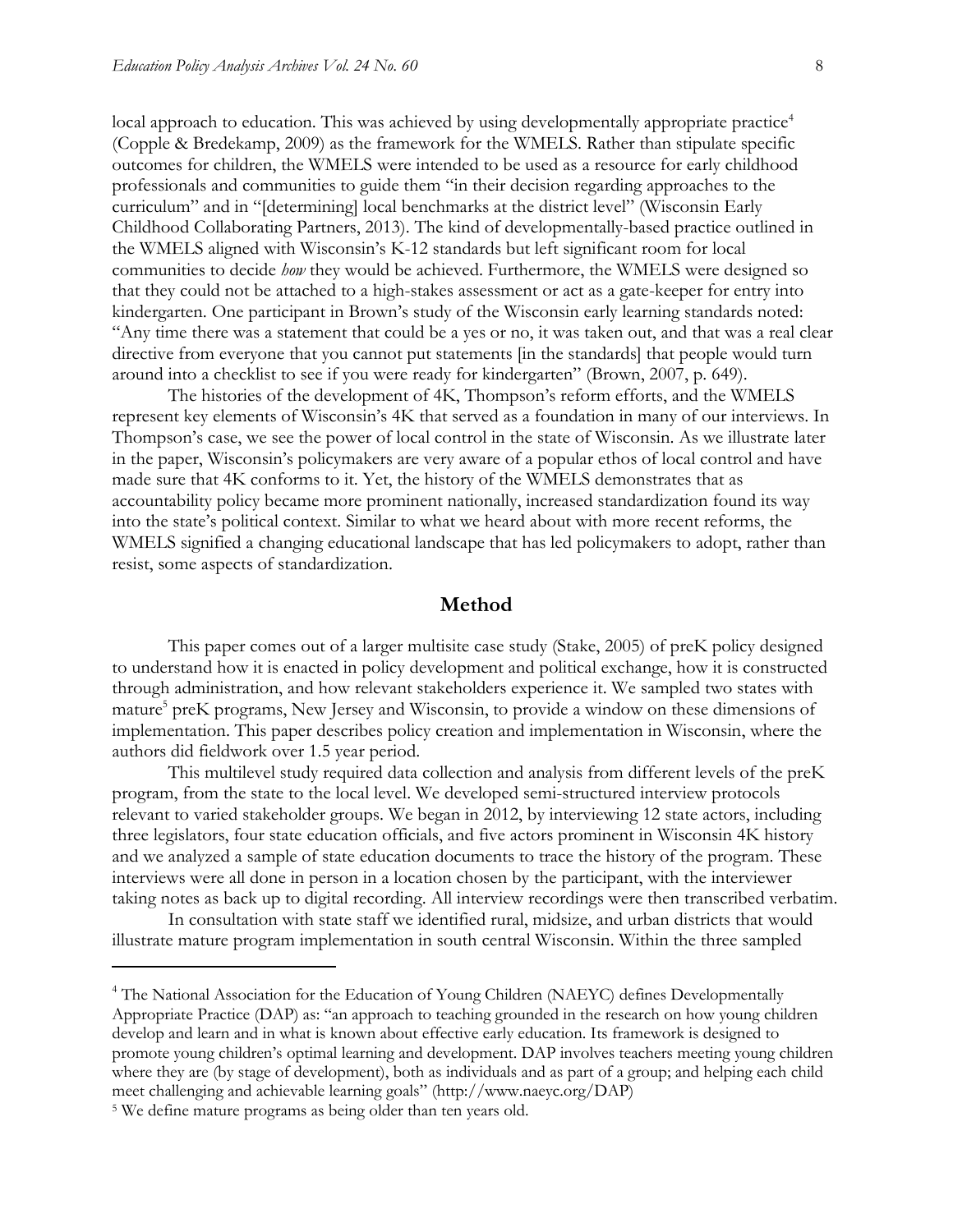districts we interviewed seven district administrators (superintendents and 4K coordinators) who provided insight into the local implementation and helped us identify preK sites that represented the district's program.

In three sites, we interviewed four preK program administrators who identified classrooms for our case studies and potential focal children in each class. Though not directly part of this paper, we conducted ethnographic case studies of two focal children in each site, following them, their families, and teachers for the 4K year. This involved 20 interviews of 4K teachers, 24 interviews with six parents, and 24 interviews with six children. We also followed the children into kindergarten, interviewing their kindergarten teachers to get a sense of each child's experience. Finally, we interviewed six state actors identified in interviews as pivotal to the development of 4K-CA.

In addition, we completed two observations of 4K advisory groups at the state level, and over 100 half-day observations of 4K sessions, home to school transitions, parent-teacher conferences, kindergarten transition activities, and 11 observations in kindergarten classrooms. Finally, we analyzed documents at the state, district, and center/school level related to 4K and kindergarten.

Analysis was a recursive process that began with data collection and continued through the post fieldwork period. We began with the state level data, working to construct a framework and history of the program, then traced it into the practices of districts and sites. Our three-person team met on a regular basis, sharing illustrative coded segments and discussing shared and diverse meanings. This process involved both inductive and deductive coding. The deductive analysis was supported by literature on policy enactment and policy ecologies (Levinson, Sutton, & Winstead, 2009; Weaver-Hightower, 2008) and the inductive aspect developed from repeated readings of the data, the deductive analysis, and the field experiences of the researchers. A critical element of the coding process was the development of analytical memos (Maxwell, 2012) that took the typically concrete coded segments and suggested a more conceptual analysis. Themes in the memos were representative of more than one incident or their uniqueness made them analytically interesting. These analytical tools were shared among the team and we negotiated common meanings through these higher-level tools. We developed case descriptions of each community, starting by developing a within site story focusing on the local aspects of practice then moving to cross site descriptions sharing common elements.

In this multisite comparative case study two research teams generated data related to preK policy and practice. Our paper is an analysis of preK policy in one state, Wisconsin, and we illustrate policy implementation through an analysis of 4K implementation in a single district, which we call Belford. Why is description of the complete design, including participant observation in 4K classrooms in three districts, relevant for this paper that is primarily referencing policymaker and administrative actors in one district? It is relevant, and critically important, because researchers cannot *unknow* something when they are writing. The writing process relies on analytical knowledge and experience that serves to filter, enrich, and deepen particular data sources—they echo with the sounds, and strangely, the sights of the field. This paper pulls from our analysis across all Wisconsin sites and actors and the themes we present could have quite easily been swapped out with texts of interviews of actors whose words are not seen on the page. We rely on readers to ascertain whether we provide a rich enough analytical description of the issues relying on only data deployed in the paper.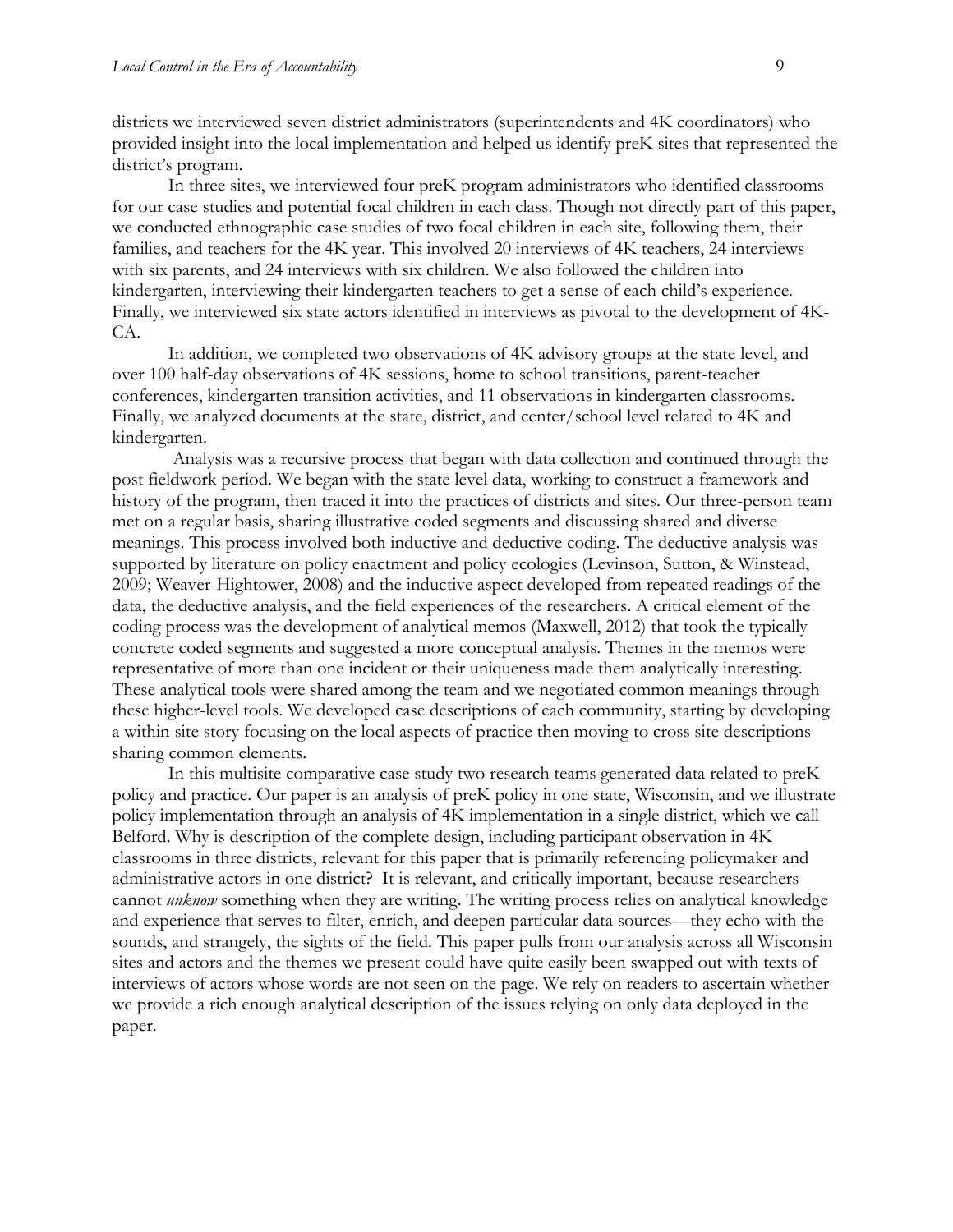#### **Policy Discourse**

In the sections that follow, we explore the tension between discourses of local control and standardization as they existed at the state level, through the voices of policymakers and state education officials. We illustrate how state-level stakeholders supported 4K-CA as a symbol of local control while simultaneously voicing the need for greater standardization and accountability in 4K. Employing the discourse of local control, policymakers spoke of 4K-CA's critical role as a more democratic approach to 4K and a way of ensuring that private childcare providers would not be negatively affected when 4K was introduced into a community's existing early childhood ecology. In spite of their commitment to local variation, the same stakeholders also spoke of the importance of standardization in 4K from an equity perspective (equal opportunity for all; standardized experiences that would close the achievement gap) and a quality perspective (the need to increase standards and implement assessments to ensure quality). After an analysis of state officials' endorsement of contradictory reforms—standardization and local control—we turn to the local level, where we present a concrete example of how the tension between local control and standardization played out in Belford 4K.

#### **Local Control**

 $\overline{a}$ 

One of the most prominent themes in our interviews with policymakers and administrators was the value placed on having the parameters of 4K determined at the local level. In particular, it was the openness of the 4K policy, which allowed 4K-CA to develop in response to local needs and concerns that exemplified the paradigm of local control. In our analysis of the discourse used by policymakers, it was clear that 4K-CA was a point of pride for most state policymakers and DPI officials. Two themes emerged in these discussions: 4K-CA as a local response that recognizes the value of existing early childhood providers and 4K-CA as a more democratic way of implementing 4K.

As interviewees recounted the emergence of 4K-CA, it became clear that policymakers and education officials were proud of 4K-CA, in part, because it incorporated the knowledge and values of private childcare centers that would have been left out if 4K were implemented through schools. As interest in 4K began to pick up in the early 2000s, many districts contemplated implementing the program in schools. In addition to the reality that many schools simply did not have space for 4K, a primary obstacle to 4K was finding its place within the larger early childhood ecology—one that included children not being served by any program as well as those already in full day childcare, part time nursery school, informal friend and family care, and Head Start. Inserting a new universal program for young children into existing economic, education, and care systems would have some kind of impact; one that was potentially detrimental to the childcare community. This became clear when many school boards encountered community resistance to 4K. As State Representative Kurt Sewell<sup>6</sup> explained,

It was probably, maybe a decade [ago] already where a district decided it was going to implement a 4K program and without consulting with anybody, they said, "Here we go!" and the parents found out about it from the providers. Providers [were] saying, "Well we're going to close because the school cut us out, the school just killed us financially," and the parents went to the school district and said, "No you won't."

<sup>6</sup> All names for individuals and sites are pseudonyms.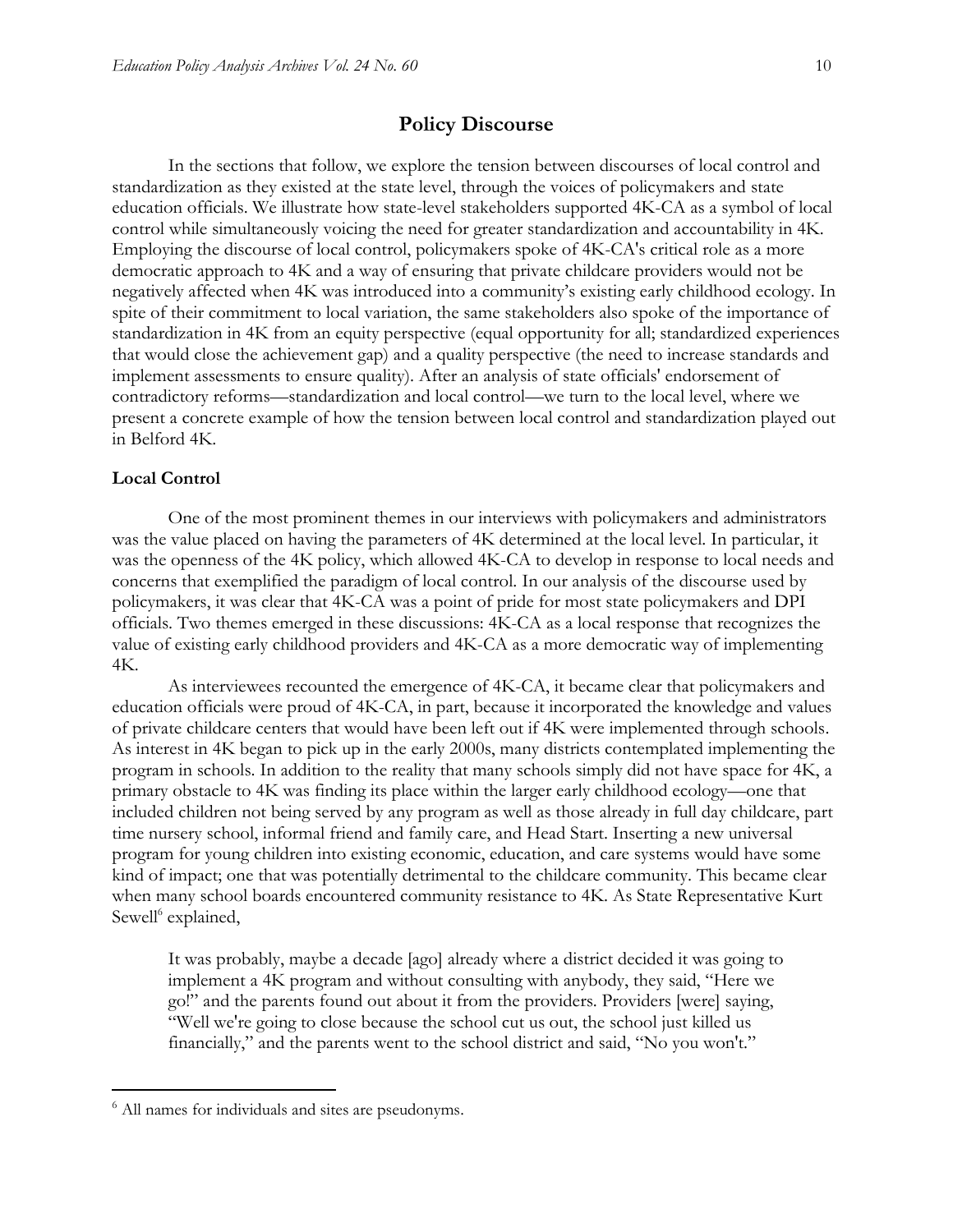And they had to go all the way back to the drawing board and start over and then they came back with [4K-CA].

The catalyst for opposition—the economic consequences of crowding out existing businesses with a new program—was unanticipated by district leadership. District officials were unaware that most childcare programs subsidize care for the youngest children through programs for older children. As originally designed, 4K would be a double whammy for the childcare community—not only would they lose an important portion of their business (4-year-olds), but losing 4-year-olds would make it harder for programs to cover the costs of infant and toddler care.

4K-CA developed out of this problem. Brenda Stanton, Assistant Superintendent at DPI and former 4K teacher, explained that implementation was not a straightforward process and that one significant challenge was gaining the trust of private childcare centers:

The interesting thing is the part that is the most challenging to overcome is to make sure that it's not a situation where you're going to do damage to your childcare community, and I think it was a huge trust issue that need[ed] to be built up. . . [and] it is a very long process to convince them that the district is not trying to take over their stuff.

Yet, despite the challenges, Stanton was convinced it was worth it, explaining to us that 4K-CA provides several important benefits:

[4K-CA] increases parent involvement and really good things start to happen with that and it's truly seen as a partnership, and so I think it's trending more and more…in [the] direction of going to this community site . . . [In my district] [w]e said, you know, "You [childcare professionals] know this better than we do as a school district, and so [we] want to use your expertise and we want to be able to provide what we can to . . . bring this up for everyone."

For Stanton and many of the other state and district level participants, 4K-CA enabled a partnership with parents that could only exist if 4K was provided by local childcare centers, rather than through schools. State Superintendent Eric Tollen echoed this point, noting that, "I think our community partnerships are clearly the unique piece that we have." Acknowledging the varied benefits of 4K-CA, Tollen told us that it was part of DPI's job to guard against districts changing their 4K programs to school-based programs: "[DPI has] to make sure that districts don't regress from [4K-CA] . . . and take all their kids in-house . . . that hasn't happened [yet] . . . [b]ut that's something [DPI] always [has] to guard against."

The second rendering of 4K-CA was that the model takes a democratic approach to administering 4K. Many interviewees used language about empowerment and representation to characterize 4K-CA and to frame it as being democratic, particularly compared to the alternatives. For example, Marty Jameson, a former consultant for DPI, expressed this view when he contrasted 4K-CA to school-based models of public preK:

There's 4K, meaning a school-based, school-driven, very traditional thing…that looks exactly like what 5K did when it was a half-day program 30 years ago. Nothing's different, all the same laws; it's just that the kids are younger now…It's all school based. And then there's 4K-CA…CA is using a Community Approach, which is these communities that simply said, "If you started all over and you brought all the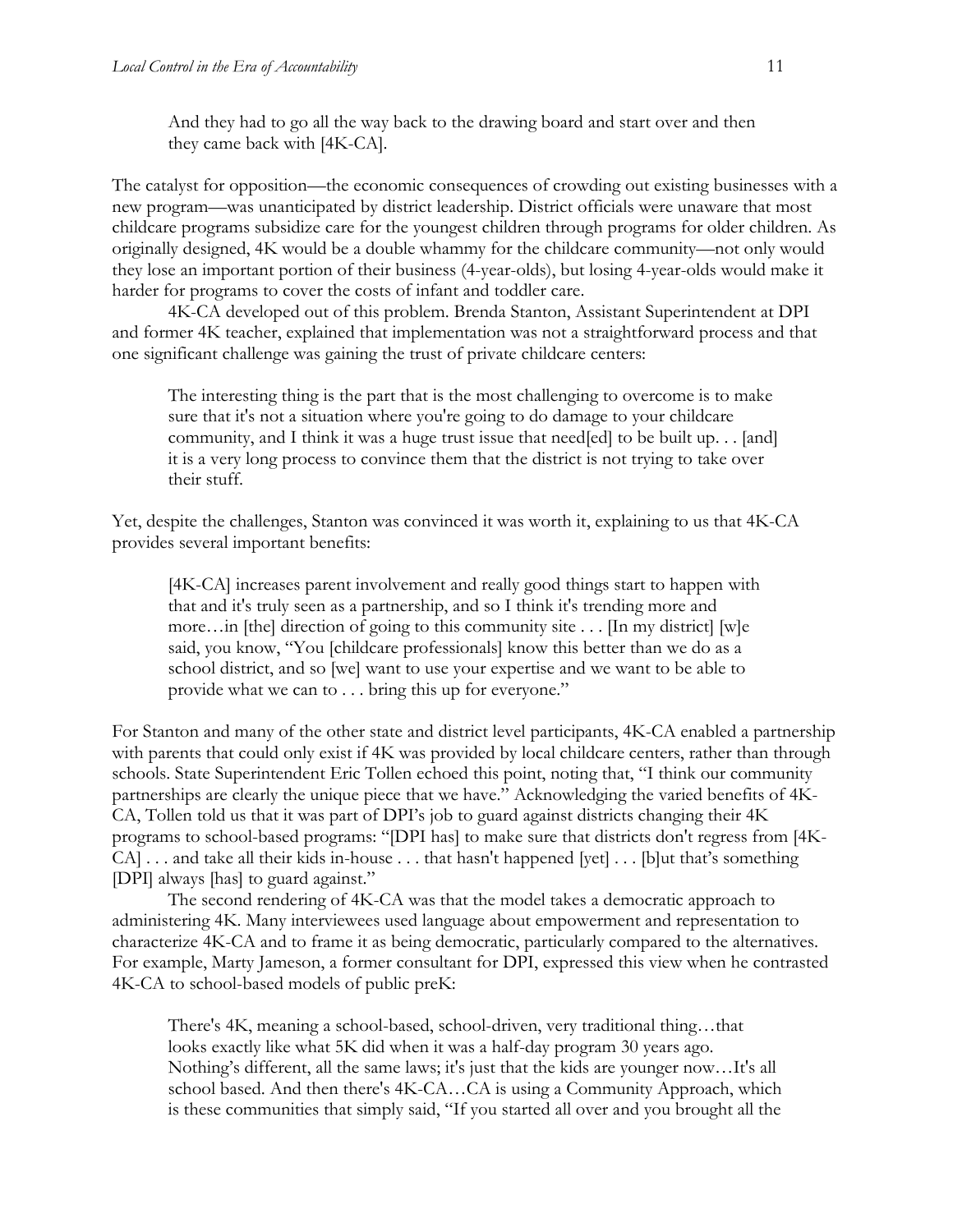players into the room—all the childcare people, all the kindergarten people, all the special education people, all the Montessori people, private sector, public sector and said, 'If we created one program for all the kids and all of us are players in this, what would it look like?'" And that creates something very different than a traditional program.

More than simply a partnership between public and private institutions, 4K-CA is intended to bring together community members, local institutions, and resources to support four-year-olds' learning and development. In its purest form, 4K-CA symbolized a preK program that reflected the values and needs of each community. Implicitly, interviewees saw private childcare centers as an embodiment of the communities in which they are located. In addition, portraying school-based 4K as a clunky and bureaucratic way to run 4K (as Jameson did) helped to emphasize the democratic nature of 4K-CA. With an assumption that private providers represent the community and schoolbased 4K represented a bureaucratic and top-down approach, it is easy to see how 4K-CA was framed as democratic. Representative Kurt Sewell wove these elements together when he characterized 4K-CA this way:

They're usually designed to accommodate specifically the community. So rather than pulling the rug out from underneath the infrastructure that parents rely on, they support it. Rather than cutting, drawing lines between the all-powerful school district and everyone else, it's blended all together and everybody becomes part of the same mission.

Many of our state level conversations revolved around the unique characteristics of 4K-CA, and it was clear that 4K-CA reflected Wisconsin's tradition of local control. As Marty Jameson noted, this type of community approach to 4K "could only happen in Wisconsin." The state has been so proud of 4K-CA that it recently hired a storyteller to travel through Wisconsin documenting the benefits of the policy.<sup>7</sup> While belief in local control is central to how Wisconsin policymakers conceptualize preK, 4K also exists in an evolving policy context; one that is increasingly characterized by accountability and a pronounced focus on standardization. In the next section we discuss how accountability and standardization intersected with this home grown system.

#### **Standardization**

 $\overline{a}$ 

When standards-based accountability arrived in Wisconsin in the mid-90s, most discussions were focused on the K-12 level, in part because there had been strong resistance in the early childhood community to testing that is typically a part of accountability systems (Shepard, Kagan, & Wurtz, 1998). In addition, there is a long-standing belief that early childhood education should be guided by a relatively open framework that allows for local variation and improvisation. For example, the National Association for the Education of Young Children's (NAEYC) guidelines— *Developmentally Appropriate Practice* (Copple & Bredekamp, 2009)—provides a broad framework for practice based on knowledge of child development. While not an "anything goes" document, it provides early childhood practitioners with significant leeway in program and curriculum design. As we described previously, this was reflected in the WMELS, which were specifically designed to be a flexible framework for practice rather than a checklist for accreditation or a measure of child development.

<sup>&</sup>lt;sup>7</sup> These stories can be found at [http://4kca.dpi.wi.gov/files/4kca/pdf/4kca\\_benefits\\_reports\\_kann-hoffman\\_2013.pdf](http://4kca.dpi.wi.gov/files/4kca/pdf/4kca_benefits_reports_kann-hoffman_2013.pdf)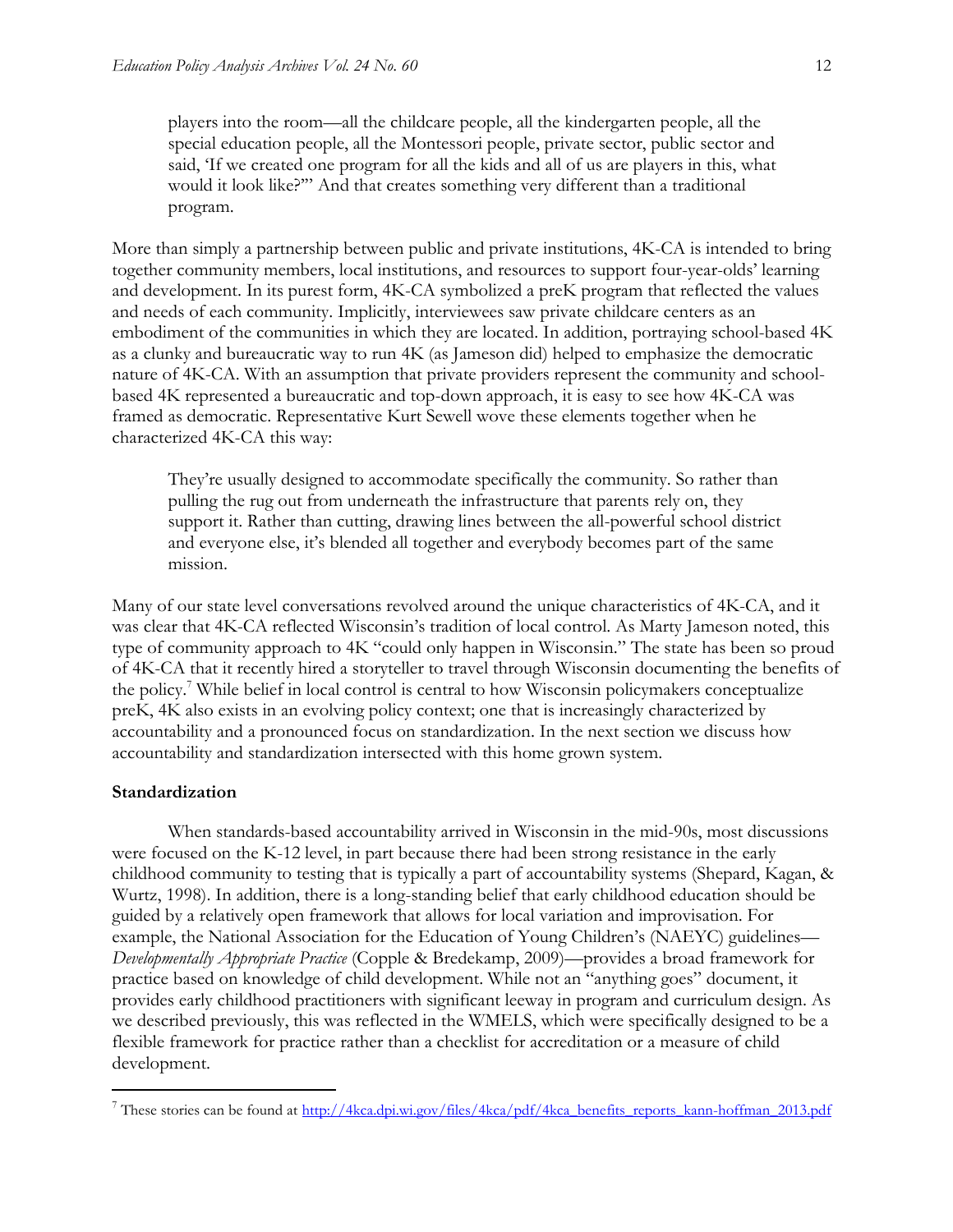In our conversations with policymakers, we noticed that, without conscious contradiction, and without antagonism toward local control, many policymakers also favored standardization and accountability for 4K. For example, Representative Sewell, who lauded 4K-CA for its democratic approach and for enabling 4K to be tailored to the community's values also listed greater accountability at the top of his list of ways to improve 4K. He noted greater accountability would entail "on-site visits" rather than simply "relying on districts to say 'yeah we're doing this."" Although Sewell did not cite the specific standards that would need to be enforced, he saw the quality of 4K programs as an issue that could not be left up to districts to self-report. During our interview, Sewell glided from pro-local control (specifically the ability to create the kind of 4K program each community saw fit), to support for measures that would increase standardization and accountability.

In our analysis of standardization discourse, we again found two distinct perspectives: equity and quality. For interviewees, equity meant providing opportunities for all children, regardless of home resources. Stanton asserted:

We see that kids are coming to kindergarten already with an achievement gap, and then the gap just continues to grow and grow and grow. And I think 4K is a great example where we're able to get in with kids that don't have as rich of preschool opportunities to be able to . . . intervene and have the readiness be a little bit more equitable as kids do enter the 5K world, both academically as well as socially, emotionally.

From her perspective, 4K was a way to standardize preK experiences with the ultimate goal of closing an enduring achievement gap. State Senator Oscar Larson also felt that 4K functioned as an equalizer, specifically for students from low-income homes, "Hopefully [4K] is a little equalizer . . . especially for kids who . . . don't have backgrounds where their parents read to them, and they know what words are, and they know their colors, and all those kinds of things."

Larson added that expectations about what students needed to know by the time they graduate high school were escalating and that the only way to achieve these heightened standards was to put children in school earlier. For Senator Larson, 4K would not only make it more likely that all Wisconsin children were ready for kindergarten, but that they were able to meet future standards as they progressed through school.

Conversations about quality were substantively different from the equity perspective. Rather than focusing on readiness or the achievement gap, quality was most often discussed in relation to a web of interrelated reforms aimed at increasing standards, implementing assessments, or providing uniformity to the 4K curriculum. One major reform discussed was YoungStar, a new effort to institute a system of incentives in relation to program standards. YoungStar is a Quality Rating and Improvement System (QRIS) that rates childcare providers on a scale of one to five stars based on points the provider earns for quality criteria, including: education qualifications and training, learning environment and curriculum, professional and business practice, and child health and well-being practice. Providers with a rating of four or five stars receive additional childcare subsidies through the Wisconsin Shares program.<sup>8</sup> YoungStar is a measure of structural quality—it evaluates the inputs or characteristics of a 4K program that are thought to produce higher quality teaching and learning.

The state representatives we interviewed generally looked favorably on YoungStar and its potential to increase program quality. Representative Sewell asserted that YoungStar had been an eye

 $\overline{a}$ 

<sup>8</sup> For more information on YoungStar, see [http://dcf.wisconsin.gov/youngstar/default.htm.](http://dcf.wisconsin.gov/youngstar/default.htm)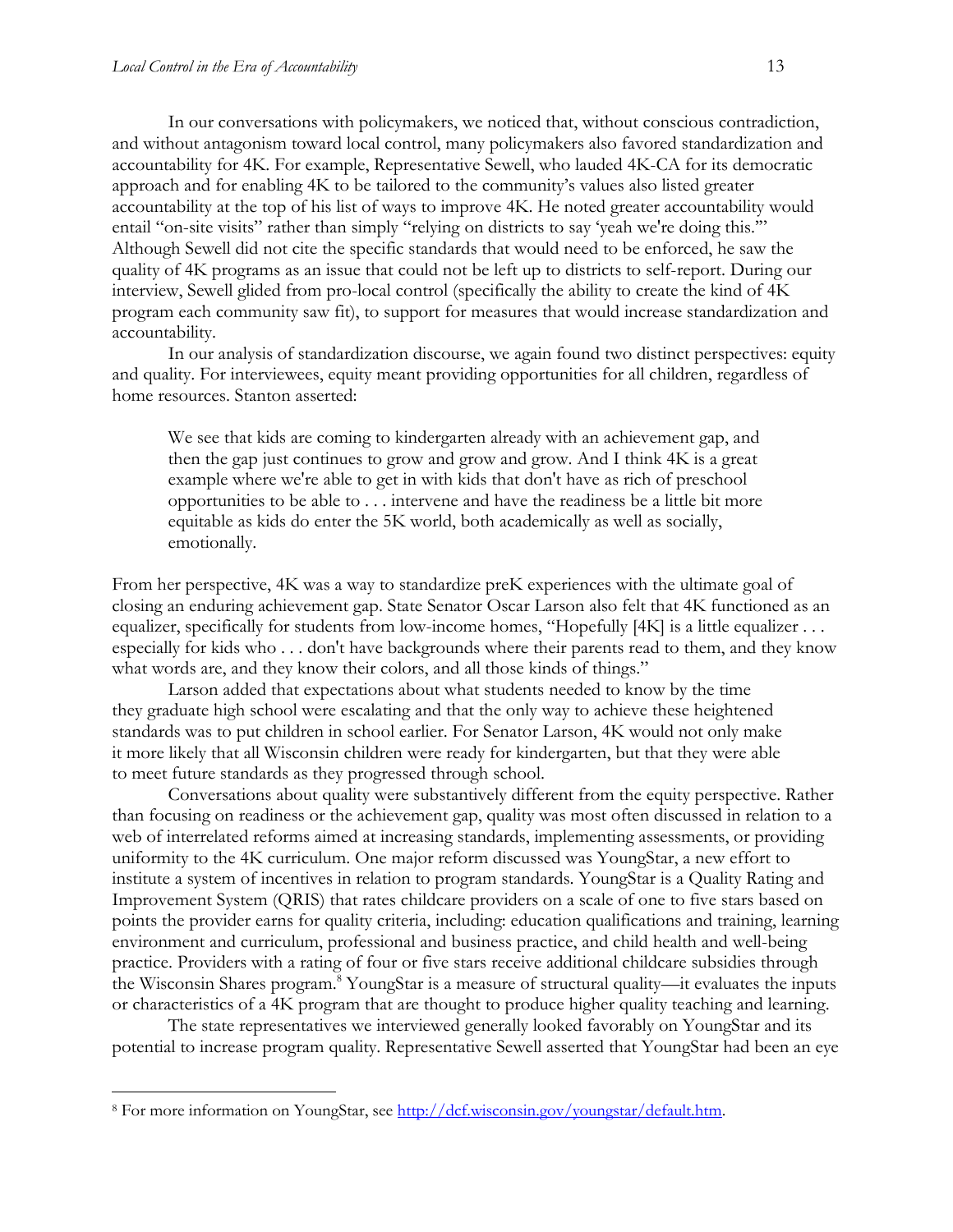opener for providers who thought they were doing everything right. Very few providers received five stars, and the majority scored in the two, three, and four star range. Sewell viewed YoungStar as an incentive for providers to improve the quality of their programs: "They would like to get more money, right? So if there are a set of things and some guidance and some opportunities for assistance to drive them in the direction of quality, why wouldn't they do it?" Helen Jenkins, DPI's early childhood specialist, saw YoungStar as evidence that the state was making a good investment, but also referred to a growing desire to be able to link quality-related inputs with student outcomes: "They would like to be able to have research that could show kids do better in a five star than a one star place."

At present, YoungStar standards only apply to private childcare centers that receive state funding, however, a number of interviewees stressed the need for YoungStar's standards to be applied to public school 4K programs. For example, Senator Larson and his education adviser, Dr. Amy Stevenson, recalled horror stories about Milwaukee 4K classrooms with more than 30 children and one teacher. Larson pointed out,

As we come up with the student-school accountability stuff and report cards, Milwaukee is not achieving at the levels it's going to need to be achieving. People are going to come in and say, "We're going to turn this thing upside down." And if they look at it and say, "Aha, well here's an obvious thing; you've got 34 kids in 4K" that is ridiculous because you're not getting the benefit. You're sort of just warehousing these kids. And if we lower that number . . . we will get results that are where we need to be, especially with those kids; it will happen. I think the accountability is going to drive that. Either they're going to figure out on their own that they're just sort of giving it lip service, or somebody's going to come in and say, "You guys, this isn't right. You're wasting the money and kids' time."

Senator Larson thought that pressure from an accountability system like YoungStar could lead school districts to make the changes to improve 4K quality that they would not necessarily make on their own. Borrowing from the accountability model, he hoped that this would force districts not taking school-based 4K seriously to rethink the way they structured their program. Policymakers did not mention how the imposition of this quality control lever was a major change in the business of childcare. Though most care settings operated with health and safety standards for licensure, standards tied to supplemental funding, with the aim of incentivizing childcare centers to increase quality, was something new.

Along with YoungStar, we were told about a cluster of initiatives that were changing 4K by drawing it into new education assessment systems in hopes of improving quality. These included new ways to identify learning needs, track student growth, and potentially, to evaluate programs. For example, following advice from the Governor's Read to Lead Task Force (2012), the state recently mandated the use of the Phonological Awareness Literacy Screener (PALS) to assess children 4K to grade two. This individually administered screener was to be used in the fall and the spring each year. As Assistant Superintendent Stanton noted, PALS may only be the beginning; state and national initiatives had prompted discussion of more comprehensive and universal assessments for 4-year-olds. She explained that, "concurrently we have the [Governor's] Early Childhood Advisory Council talking about a universal assessment and . . . Race To The Top requiring a kindergarten entry assessment that's comprehensive." Stanton was clear that DPI had been heavily influenced by the incentives of Race to the Top and the early childhood focused Race to the Top Early Learning Challenge, which provided money to states to develop challenging standards and assessments and develop data systems that would allow for sophisticated analysis of achievement at multiple levels.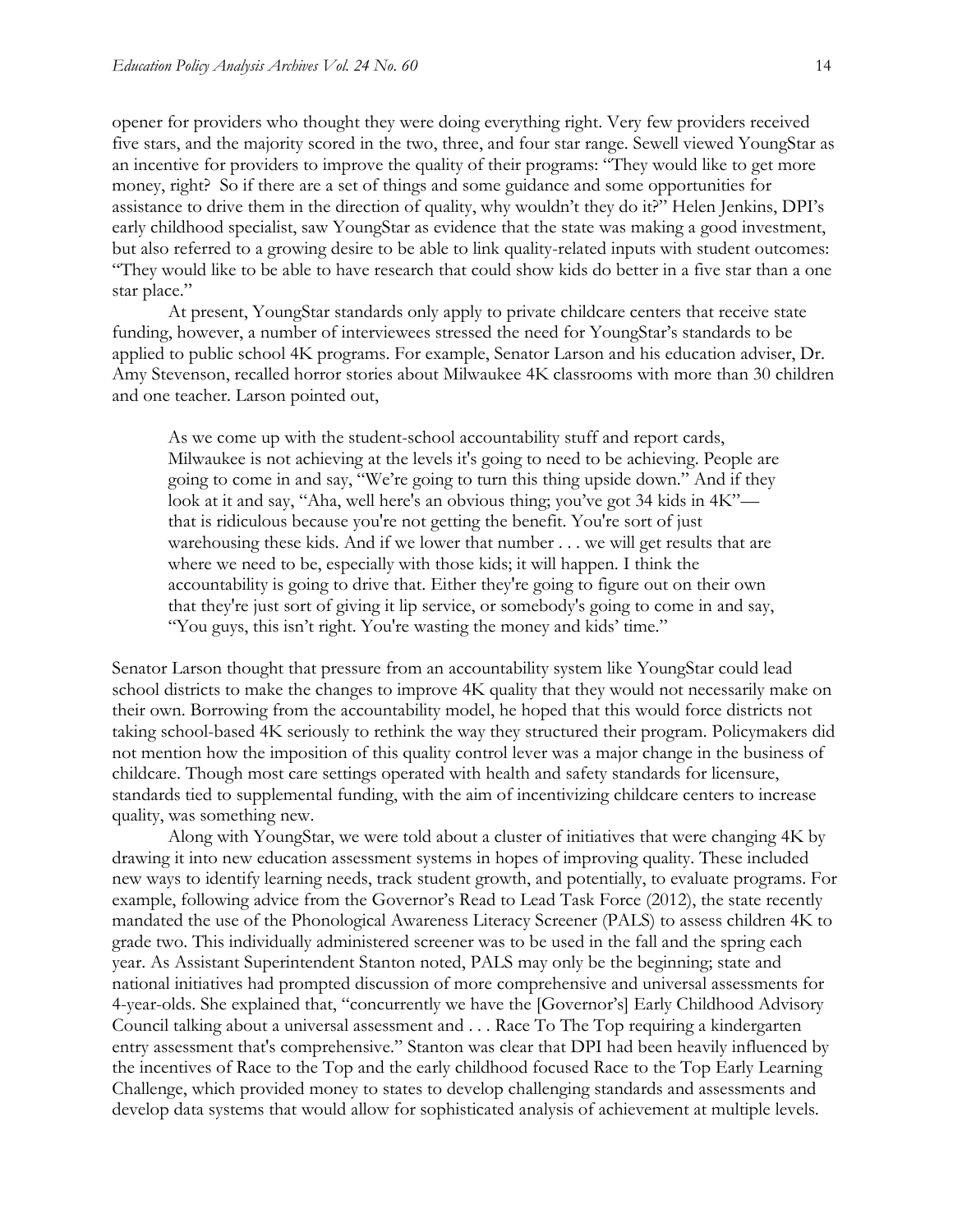Talk about standards and new assessment measures left some participants feeling that the current and most prominent evaluation tool, YoungStar, was inadequate. DPI Superintendent Tollen saw YoungStar as a model, but believed that future initiatives needed to expand beyond providing just a quality rating of programs and into the realm of student assessment:

The end analysis . . . is that [the] quality rating system has to move beyond the input type of ratings that they use now. And I understand why they use that now because there's not much output to measure and a lot of the input things are a problem, whether it's training for teachers, whatever. But as we get more sophisticated in assessing learning at a younger and younger age, that will hopefully drive [the quality] rating system to [include] outputs rather than just inputs.

On this point Representative Sewell agreed. Though he recognized that assessing four-year-olds was difficult, he lamented the lack of outcome-based data to judge the quality of 4K:

There's a big difference between just having a program, whether it's a day care program or preschool in private sector or whether it's 4K within the public sector . . . and having a quality program. [I]n Wisconsin up to this point, we haven't done much to monitor . . . we give helpful hints basically and there's no way that we know of yet, we don't have the information available that would tell us which programs are better than others through testing. You don't test 4-year-olds typically.

Falling in line with the logic of accountability reforms, we found that new 4K assessments were pitched by the policymakers as a step in the battle to improve quality. This is a very different concern than we found when policymakers talked favorably about 4K-CA. Those conversations focused on protecting the childcare community and establishing a more democratic approach to 4K, rather than improving quality or tackling the achievement gap. The paradox is not necessarily our interviewees' endorsement of these varied aims for 4K (democratic approach, utilizing community institutions, increased equity, and improved quality) but rather that by endorsing these aims they were led to support two contradictory types of reforms—greater standardization and assessment and maintaining local control.

The last manifestation of the quality perspective came in conversations about the curriculum. As noted earlier, Wisconsin has no mandated curriculum for 4K; but our discussions indicated that might change soon. Superintendent Tollen told us "there is an interesting political movement afoot to not only have universal 4K, but to have a universal curriculum for 4K." Assistant Superintendent Stanton situated this movement relative to the new assessment initiatives:

It's started to come up because as people are pushed to start talking about . . .what would a comprehensive assessment look like at the end of 4K or the beginning of 5K, it starts automatically driving curriculum conversations because it's very hard to separate at that level, which is a good thing and we don't ever want to go to where it is being separated because assessment should look like curriculum at that age, and so I think that's partly where . . . people are saying, Well, I think we should use the assessment that's a part of whatever curriculum.

Helen Jenkins agreed that a new view of curriculum was on the horizon: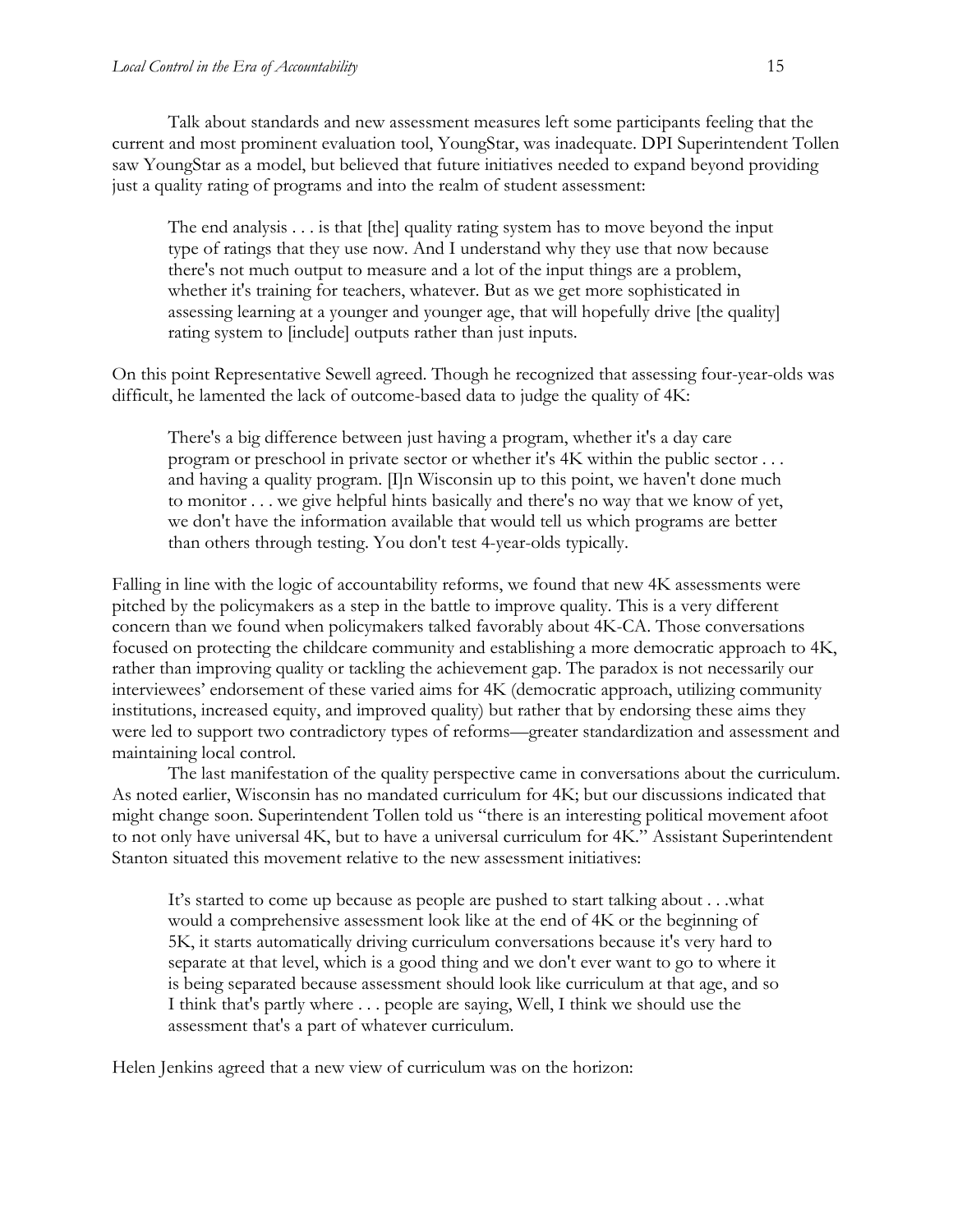I think there's a lot of interest now, particularly as we're moving into the PALS reading screening and people are talking more about doing comprehensive kindergarten entrance assessment . . . there is a lot more interest in trying to be a little more standard in curriculum.

However, Dr. Stevenson argued that curriculum in and of itself would not improve quality. Speaking about the movement toward a universal curriculum, she recognized its novelty:

[A standard curriculum]...would be a leap for us, but we're starting to make some leaps…[and] then I think we would start to at least see a little more consideration of what takes place in the class. But, that said, just because you add Creative Curriculum (a published EC curriculum), if you had 34 kids in the classroom, and none of those support people, it wouldn't be happening anyway  $\dots$  [But] I hope that  $\dots$ [increased] accountability is going to drive a lot of positive change.

The appearance of standardization in preK is only one part of the story. What started as standardsbased reform in 4K developed into assessment policy and has the potential to turn into a unified curriculum. These new developments suggest a significant shift occurring with Wisconsin 4K, changes that challenge a tradition of local control as well as early childhood practices more generally. This does not mean that Wisconsin is completely losing a local controlled system of preK. Instead, policymakers are blending together policy ideas derived from both accountability reforms and a strong history of local control to determine the future of 4K policy; a blending that is far more in line with Stone's policy paradox than other models of policymaking.

#### **4K in Practice**

Up to this point we have focused on discussions with state officials. Here we illustrate how ideas about local control and standardization came together in one district's 4K implementation. Though our project provided deep dives into 4K implementation in three districts, for this paper we focus on experiences in a district we call Belford. This narrative choice is in part related to the constraints of journal publication. Given finite page length, we chose to present more analysis in more depth for one community rather than trading on the comparative power of three.

In Belford we saw how a program that initially leaned toward local control—designed with significant community input and implemented solely in childcare sites—was pushed toward standardization by a new superintendent focused on creating closer alignment between 4K and K-12. With a policy shift on the horizon, it became evident that the district 4K coordinator and the superintendent had very different ways of thinking about continuity. This resulted in tension over 4K policy boundaries; as the structure of 4K began to change, mid-level administrators like the 4K coordinator found that they needed to defend boundaries.

Although the larger study included three focal districts, we chose to focus on Belford here because it is an example of how ideas about standardization in 4K were introduced in a district with a strong commitment to local control and thus enables us to clearly depict how the tensions between local control and standardization that emerged in state-level interviews played out in practice at the local level. While we rely on Belford to further illustrate our findings, our understanding of events in Belford is informed by analysis of our data from the other two districts, which we call Pickering and Dickson. Our findings in this section are inflected with references of these analyses, a strategy that enables us to highlight the areas of convergence and divergence among the three districts' 4K programs while providing the reader with an in-depth understanding of one focal district.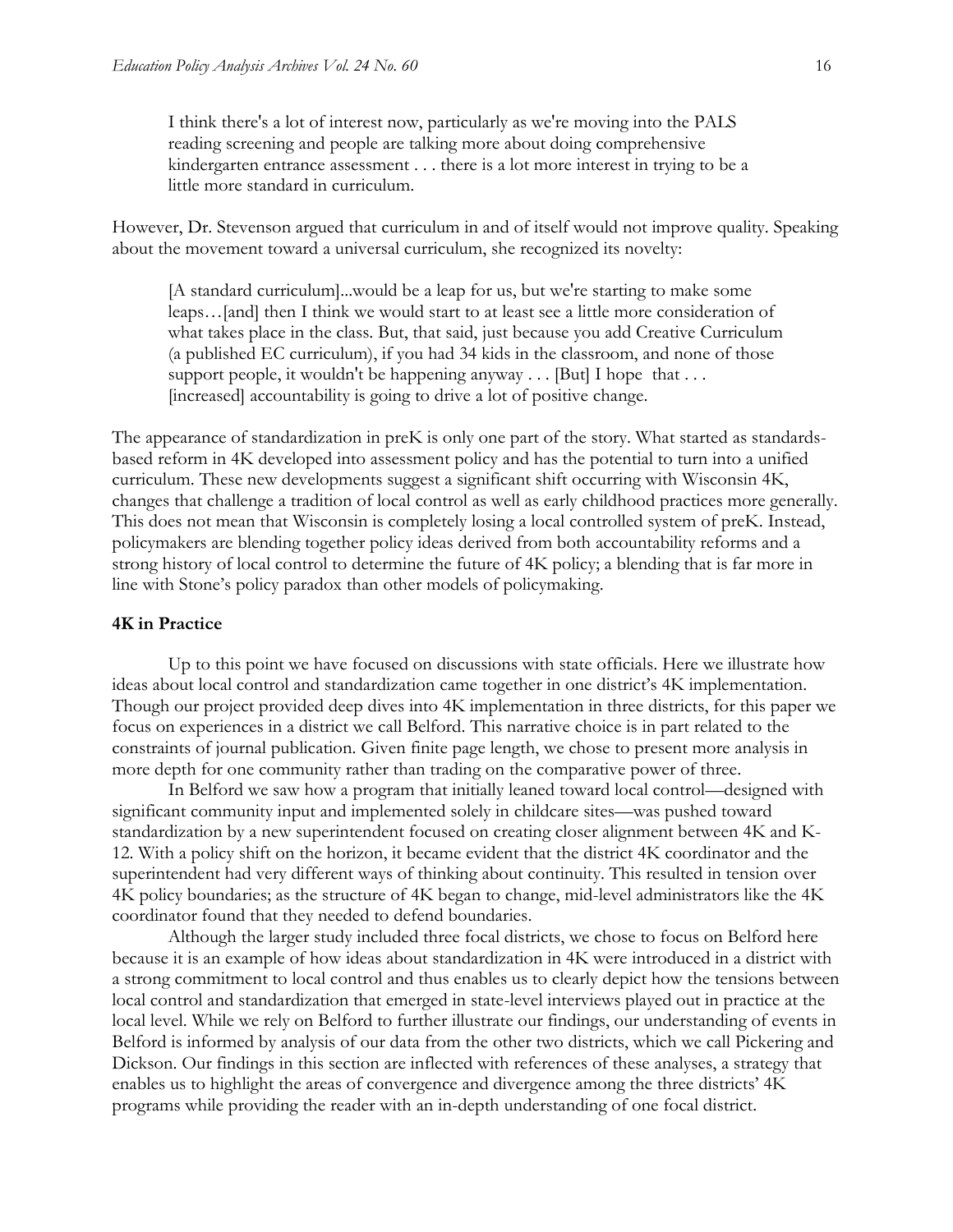#### **Belford 4K**

Belford is a mid-size city with a population of about 24,000. Its quaint main street is lined with shops, restaurants, and small businesses. Several storefronts sit vacant, but there are also new businesses popping up, like a popular new book store/coffee shop.

About 12% of Belford residents live below the federal poverty line and only 20% hold a post-secondary degree. The district superintendent describes the community as blue collar. Poverty is on the rise in Belford and many families are struggling. Though its population is mostly white, the town's demographics are in flux, with the Hispanic population steadily increasing in recent years.

Belford's 4K-CA program exemplifies the paradox of standardization and local control evident in DPI officials' and state policymakers' discussions of 4K. Established in 2006 and housed in six childcare centers, the program was developed democratically and implemented with the childcare community in mind. DPI officials turned to Belford as a model for other districts developing 4K programs with a community approach in mind. Keith Deitsch, who was the district superintendent when 4K was developed, remembered: "We became a site that the state sent a lot of people to us. I can recall lots and lots of visitors."

A testament to the district's commitment to working with the community and the existing childcare infrastructure, implementation of 4K only began after a full year of research into the costs and benefits of establishing the program. Prior to this, the district 4K Coordinator, Erin Castell, spent five years building momentum and waiting for conditions to coalesce in favor of 4K. She knew that 4K would only work if it was a community effort. When the program finally came to fruition, it was the result of the type of democratic process Marty Jameson and others at the state level noted as a strength of 4K-CA. Castell explained:

When we pulled together the 4K team we made it very community-based. We brought in the nay-sayers, we brought in parents that wanted it, parents that didn't want it, we brought in school board members that wanted it and some that didn't ... [I]t was open to anybody. We actually had a couple of 4-year-olds that came with their parents . . . We held forums; we had pie and coffee. We had forums with childcare providers at night that couldn't come during the day and said, "This is what we're thinking of doing." … And as we formed it our superintendent really said, "I want to keep it in the community. I don't want to put people out of work." (E. Castell)

Although this approach was time-consuming, the result was a program that the childcare community and school district could both be happy with. Castell noted, "We didn't have a lot of flak from the community because it was community-based. … I don't think it has made a big difference for [childcare centers] in terms of losing kids. That's not what I've heard from childcare." It is important to note that a long period of research and coalition-building was not necessarily the norm in Wisconsin 4K. Though Dickson's 4K program was established in much the same way as Belford's after long-term conversations between the school district and the childcare community—4K in rural Pickering was pushed through quickly, and without regard for community dissent. When the only childcare center in Pickering opposed 4K, the district superintendent, intent on establishing 4K at the local elementary school, made it clear that the center's opposition would not derail her plans to implement 4K. Her approach was to establish the program and address the fallout later.

These elements of 4K-CA in Belford—a program created in dialogue with diverse stakeholders and with a desire to preserve the childcare community—reflect the ways state policymakers and DPI officials talked about local control. At the same time, the program was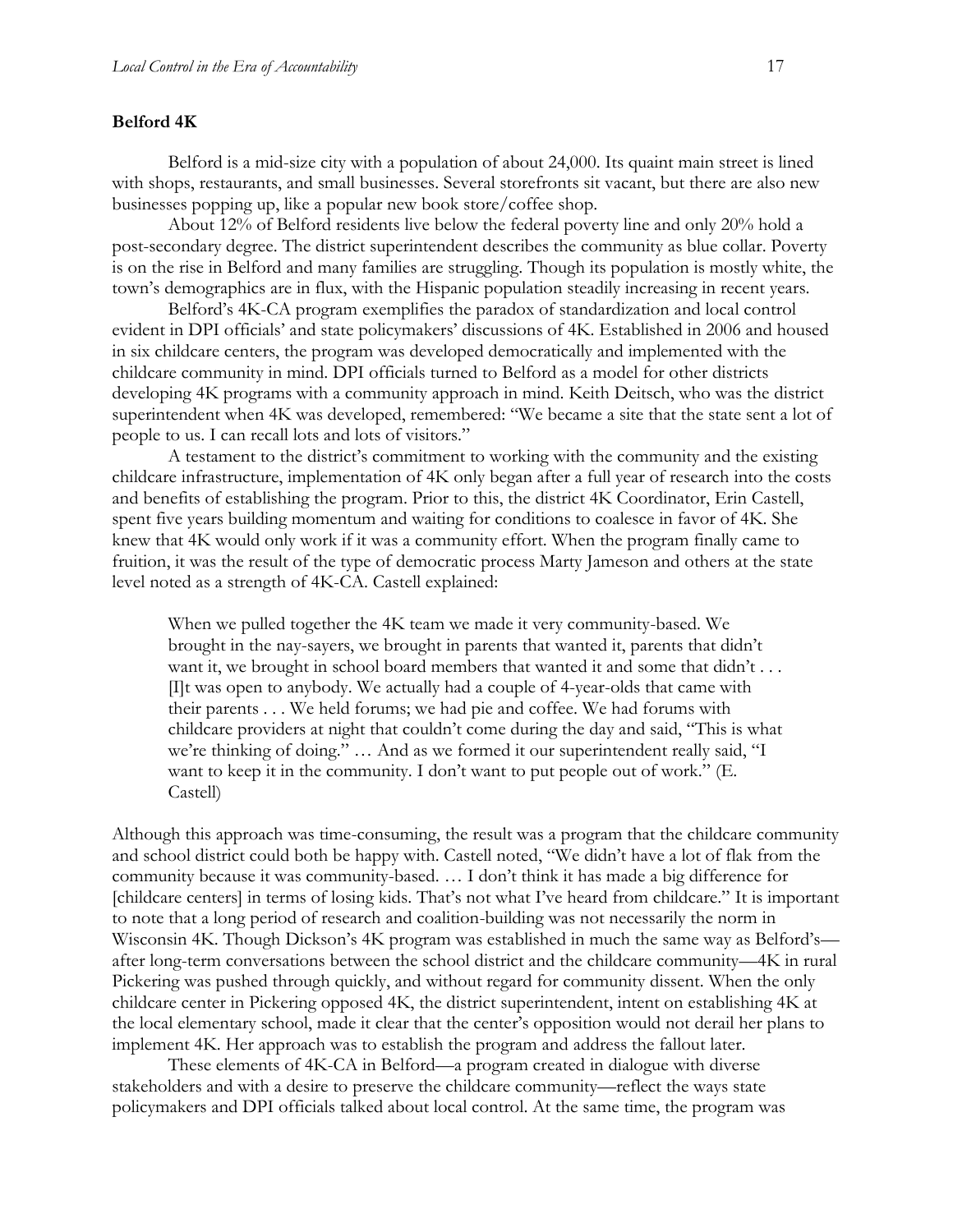$\overline{a}$ 

infused with the discourse of standardization, particularly in terms of equity. Describing the goals of 4K when it was developed, former superintendent Keith Deitsch said, "[The goal of 4K was] school readiness more than anything else. Making sure that kids had those foundational skills to be able to enter kindergarten and be ready to tackle whatever the curriculum had been at that point in time." In fact, Deistch and other district administrators only agreed to move forward with 4K because Castell was able to show them that the program would help prepare children for kindergarten. Deitsch believed this goal had been realized in Belford, noting: "I remember hearing definite comments that our kids are better prepared, that the gap between some of them has been reduced." Current superintendent Holly Patterson also used the discourse of equity and readiness to talk about 4K program goals:

[I]t's a play-based program, but we really want to give the students the school readiness and put them in a position to be as successful as possible. Again, we know we serve a diverse population, we know we serve a heavily economically disadvantaged population as well. So we know that [4K] is really important for their success long term.

The equity perspective, seamlessly woven into the fabric of Belford 4K from the start, did not initially conflict with local control aspects of the program. As 4K coordinator, Castell ensured that all 4K sites had access to the same resources and used the same curriculum, but subscribed to the belief that children would benefit most if 4K sites were diverse, with flexibility to adjust their programming to meet the needs of their students. Castell provided instructional support and professional development for 4K teachers, with an understanding that the needs of teachers and students at each site would be different. One of the ways she encouraged diversity across the sites was to allow each 4K teacher to create her own professional development plan for the year. Teachers determined a focal area for the year (e.g. learning more about a particular curriculum or figuring out how to integrate writing across the curriculum) and were provided a small budget to pursue their learning goals. Castell's oversight of the 4K program enabled her to ensure that all Belford 4K sites were high-quality while allowing for diversity across the sites.<sup>9</sup>

With Castell set to retire, however, Patterson began to reshape established boundaries that shaped 4K politics in Belford by calling for greater alignment between 4K and K-12. One way Patterson envisioned achieving this was to move 4K out of community sites and into elementary school buildings:

I love the community base we have for our 4K. I think it's really nice in terms of building those community pieces, but I also like the idea of us taking a little bit more responsibility as a system for those students . . . I think my issue is when they're offsite, they're offsite and they're run by people other than your people...I like the service that we provide to the community [but] I think there would be a greater level of continuity in programming if we had [4K] in our own buildings . . . [A]s a district and as a system we might be looking for something that's a little bit different. So I would like to see more continuity in the programming . . . I know we don't want to rock the boat with our community people so it's really figuring out what's the best balance and what makes sense there.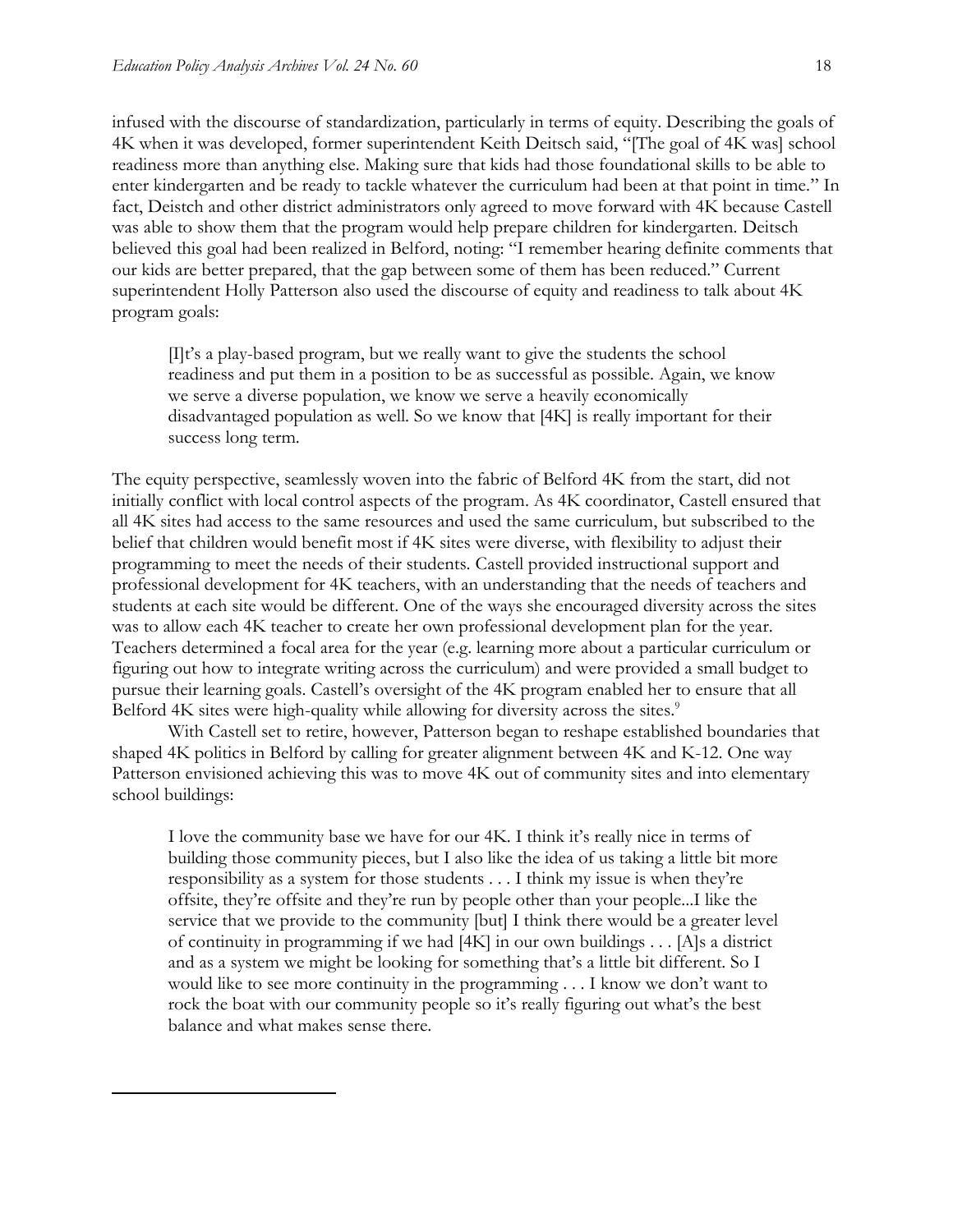Aware that moving 4K into the elementary schools would not sit well with the childcare community, Patterson opted for incremental change. She started by redefining the 4K Coordinator position, splitting the responsibilities between Castell and an elementary school principal. Castell remained responsible for the technical aspects of the program and the principal absorbed administrative duties. This change contributed to Patterson's goal of aligning 4K with the district's K-12 mission.

I'd just like to see stronger continuity, our building principals more involved. . . . You know our building principals are absolutely aligned with our mission and core vision . . . and [moving into schools] would allow us to align with that through the 4K, which we really can't do now. Erin [Castell] does some of it, but if you're working at [a childcare center] you may or may not know the strategic plan and the things that we're working on as a system here.

When Patterson used the term "continuity," she was really talking about alignment—creating a more efficient system by making 4K and K-12 fit together more seamlessly with similar goals and practices. Her vision of continuity did not acknowledge what might be lost if 4K was moved out of community childcare sites—programs with the flexibility to meet the particular needs of the families they served. For Patterson, alignment and continuity was in the service of the demands of the accountability movement. Castell bristled at Patterson's initiatives because her focus was on the child, not the system. Though she also talked about continuity, Castell was concerned with continuity of care, not alignment of mission.

I'm rolling my eyes and stomping my feet. I just don't ever want [4K to be taken out of community sites]. But, our principals this summer were like—if there was room they'd just as soon bring it in because it's so much easier. And I don't know how in the world to explain to them, well I did, I said, "Well, we have 90% of the kids the parents bring to school. We have like 12 that are on buses. So what does that tell you? That they're in sites where they're using the [childcare]—over half the kids are in extended care. So doesn't that tell you that this is a smart thing for kids?"  $\dots$  [I]t makes sense [that 4K is in community settings] because that's one of the main things- is to give kids less transition. They have a much more cohesive day when they go to one place [all day].

For Castell, continuity meant children only having to go to one place for the day; this could be achieved through 4K-CA because children could come for the 4K session and stay in the childcare center for the rest of the day. Castell believed this was a much better arrangement than sending kids to an elementary school for a few hours and then busing them to daycare afterward. This notion that 4K-CA was a program with more flexibility than school-based 4K and therefore one that could respond to family and community needs more easily—reflected state officials' framing of 4K as emblematic of local control and democratic values.

Just as ideas about the benefits of standardization in 4K circulated at the state level and in Belford, we saw evidence of the influence of standardization and the accountability movement in other districts. In Pickering, a commitment to alignment and pressure to raise test scores eventually led to the push-down of the kindergarten math curriculum into 4K. In Dickson, where a 4K-CA program housed in a combination of public schools and childcare providers had been forged only after much discussion, school sites had lower teacher-student ratios and were considered by the school district to be higher quality than the childcare sites. None of these programs, no matter how committed to local control, was immune to the accountability movement.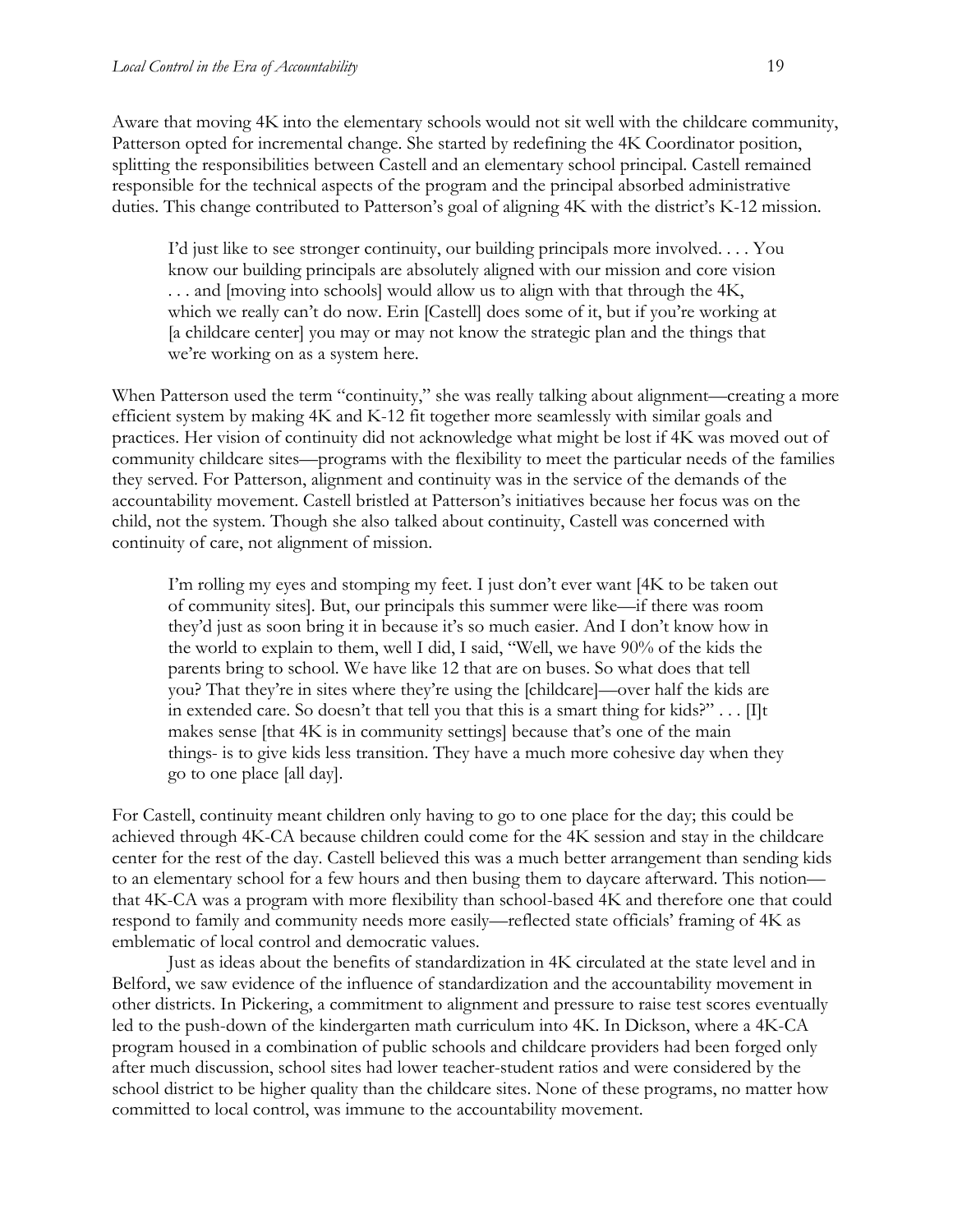In Belford, Castell and Patterson's different ways of conceptualizing continuity created a tension that represents the fluidity of policy ideas and exemplifies how local control and accountability-influenced standardization have come to a head in Wisconsin 4K. While the program reflects the values associated with local control, ideas about standardization—creating a more uniform system in line with K-12—are challenging these long-held values. At one end of this pushmi-pullyu are the midlevel administrators, struggling to keep 4K in community sites. At the other is a superintendent with a desire to align 4K with the K-12 system by bringing the program into elementary schools. As in many other districts in the state, the story of Belford's 4K program is still being written and like a Choose Your Own Adventure novel, there are many potential outcomes.

#### **Discussion**

Through the idea of policy paradox Stone (2001) argues that policy is not defined by a linear or rational process, but rather by a contested, and constantly ongoing, battle to shape the political ideas at the root of policy. For Stone, discourse is central to the contested terrain of policy, which frames the way ideas are represented, understood, and put into practice. To recognize the importance of discourse, one does not have to look further than the discourses of standardization and local control. The discourse that we heard in relation to standardization was framed in very familiar ways to those who have observed the national accountability movement and the rhetoric that has accompanied it (Darling-Hammond, 2004; Hatch, 2002). For example, one way that policymakers and other political actors talked about standardization was as a means to increase quality in 4K. As we have noted, new standards and accountability systems are being put in place and praised in the name of quality. In addition, standardization of the curriculum is being discussed, largely stemming from the belief that this would help measure and ensure quality. While much of this is new to the 4K context, it reflects the ways educational discourse has shifted. The discourse of standardization, as we have labeled it, draws on a well-established nexus of ideas—such as quality, equity, standards, and accountability—that allowed us to understand our interviewees' point of view and follow the logic of the accountability reforms they discussed in the context of 4K.

However, when interviewees used a discourse favoring local control of 4K, accountability and standardization meant something quite different. In the context of 4K-CA, which symbolized local control, standardization was heard as a challenge to the program and a call to place 4K in schools, which was viewed as being a bureaucratic and top-down approach 4K. As interviewees praised 4K-CA, quality and equity took a back seat and the policy issue at hand was creating a 4K program that represented the community. In addition, among some critics of the accountability movement—though none of our interviewees— quality is situated within a discourse less defined by standards and accountability, and more defined by taxation and funding schemes (Ravitch, 2010). Within this framework, standards and accountability make little sense without increased funding and support for teachers to achieve the desired goals. If the quality of schools is not as closely linked to accountability, policy solutions stemming from this discourse favor increased taxes and equitable distributions of resources rather than tests to keep teachers and schools accountable.

This last point is notable. It suggests the way that policies are discussed and rationalized has real implications for policy and practice. Within a discourse that theoretically connects the ideas of quality, standards, accountability, and curriculum, an accountability system like YoungStar is a logical policy manifestation. Raising taxes to provide all pre-kindergarten students with equal educational resources, however, is a less likely outcome of this discourse. Given the practical consequences of any one discourse shaping 4K policy, it is not surprising that we found the discourses of 4K to be somewhat contested and an embodiment of the policy paradox.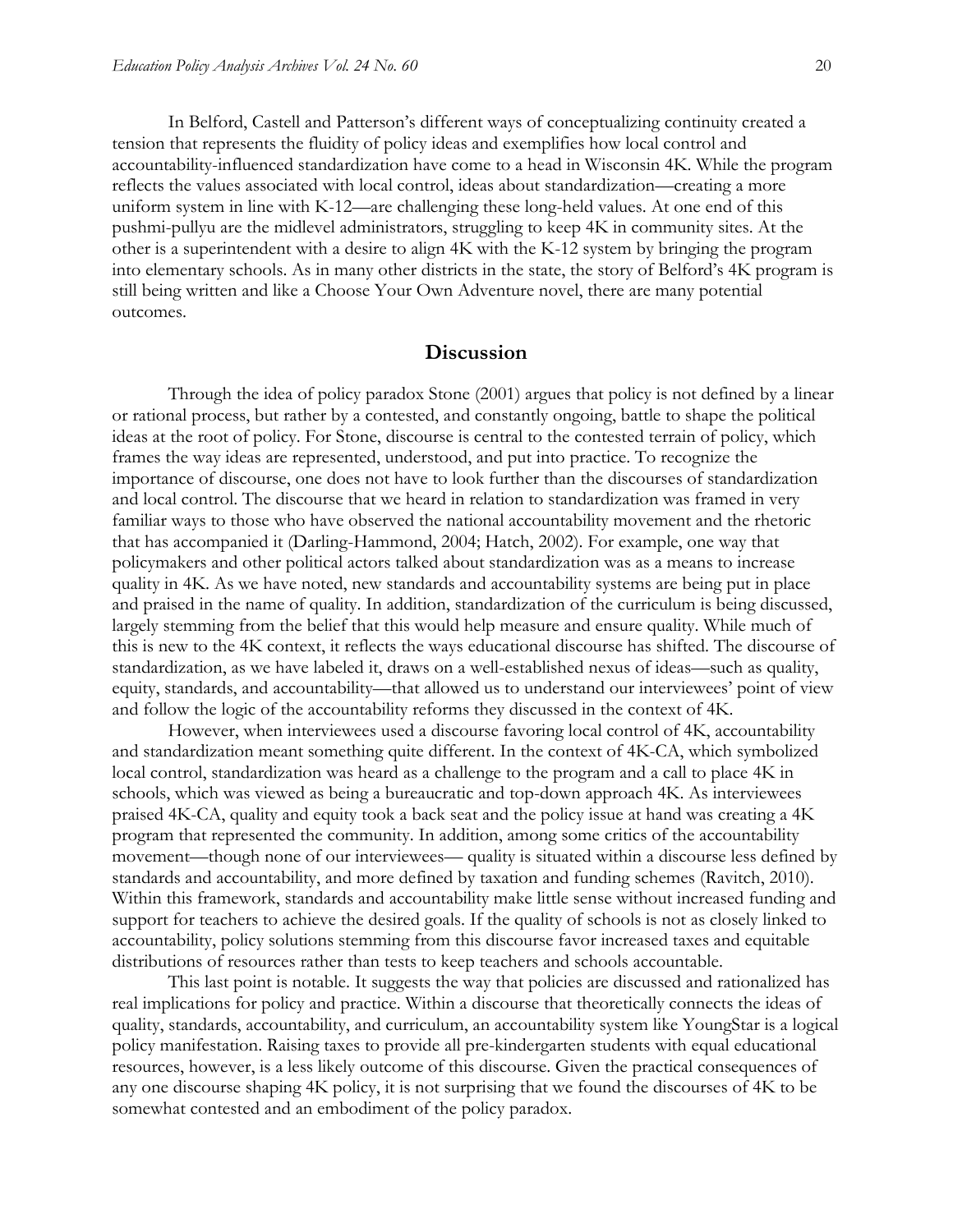Stone notes another practical impact of policy discourse and ideas, namely, the forging of political boundaries. Stone explains that

Every idea about policy draws boundaries. It tells what or who is included or excluded in a category. These boundaries are more than intellectual—they define people in and out of a conflict or place them on different sides. In politics, the representation of issues is strategically designed to attract support to one's side, to forge some alliances and break others. (Stone, 2001, p. 34)

In many ways, we found that the story of 4K is all about boundaries—their definition, defense, rearticulation, and reorientation. Perhaps the best example of this was in Belford, where Holly Patterson, the new superintendent, seemed to be moving toward reforms that would shift this 4K-CA district toward a preK system more aligned with K-12 (even talking about bringing 4K classes into elementary schools). Patterson's focus on alignment, which threatened the role Belford's childcare community, was creating contested boundaries and discourses that formed more distinct political camps.

The boundaries between the idea of local control and standardization in 4K, however, were not always clear or in conflict with each other. State Superintendent Tollen, for example, was very supportive of 4K-CA and praised it for being democratic. Yet, in the very same conversation Tollen also embraced the quality perspective, even going so far as to show a hint of approval toward the movement to develop a more standardized curriculum. Representative Sewell also paired praise of 4K-CA with talk about the need for more accountability in 4K. Even in Belford, there was convergence around the ideas of local control and standardization that shaped 4K. While the inception of Belford's 4K-CA was described as "very community-based," the discourse of standardization, and in particular the equity perspective, was used when the former superintendent, Keith Deitsch, explained to us that the goal of 4K in Belford was "readiness" and closing "the gap" between children starting kindergarten. Thus, while local control and standardization stood in contrast to each other, the political actors we interviewed found ways to incorporate and embrace *both* discourses, rather than letting them demarcate political lines.

Although the idea that politicians would simultaneous accept political ideas of local control and standardization fit within Stone's policy paradox, we found it significant. It stands in contrast to much of the literature on the accountability movement, which tends to paint a picture of either the dominance of accountability politics or else a clear-cut political struggle over ideas and influence from opponents on both the left and the right (Loveless, 2007). While the interviewees sometimes acknowledged an ideological tension, most seem to combine these two, seemingly contradictory discourses in their minds. While praising YoungStar or PALs, quality and equity framed the conversation. While talking about 4K-CA, the discourse quickly switched to the value of community childcare centers and democratically approaching 4K.

There are several ways that we believe this can be explained. In part, this is due to the particular position of preK at this historical moment. At present, preK straddles both the public and private spheres and is expected to provide both care and education to young children. Preserving the traditional private care aspects of preK may lead policymakers to embrace the discourse of local control, while the growing movement toward thinking of preK in terms of public education would lead it to align with the discourse of standardization. In part, however, we take this finding to suggest that the ways policymakers incorporate ideas of both of local control and standardization in their thinking is often overlooked in favor of focusing on the tensions within K-12 accountability politics. It is not a zero sum game—instead it is a wonky hybrid that draws inspiration and merit in locally significant ways.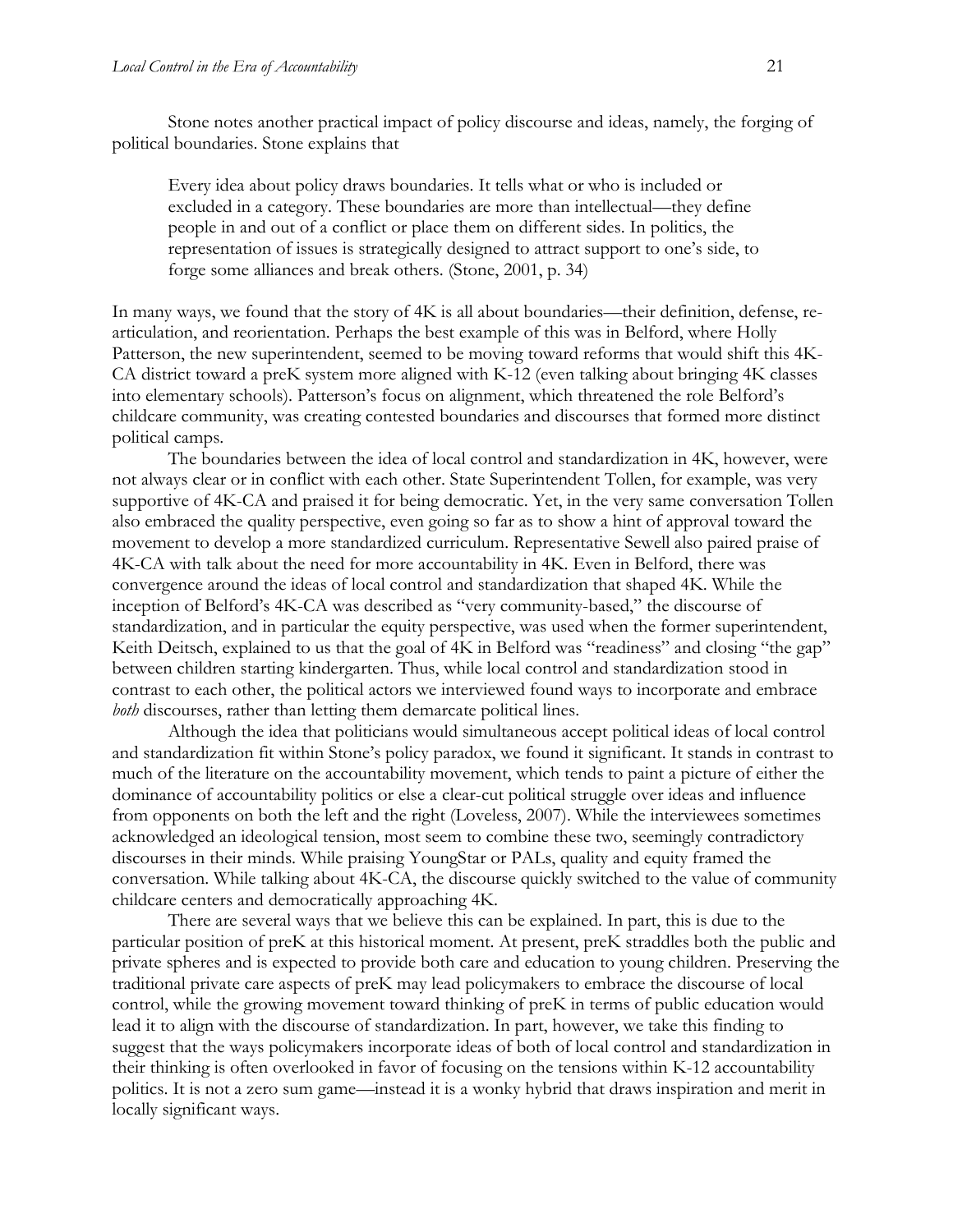In sum, we have argued that the conflicting pressures of standardization and local control are shaping not only 4K policy and practice, but also the political ideas and discourses that policymakers and administrators use to talk about 4K. Further we have suggested that Stone's (2001) policy paradox captures the policy dynamic of 4K—defined by the blending of contradictory discourses and policies—far better than traditional models of policymaking.

We feel that these arguments make a contribution to several important areas of study. For one, we add to a body of literature that makes an empirical case for Stone and policy models that recognize the importance of discourse. Second, while many scholars (e.g., Cuban, 2007; Diamond & Spillane, 2004; Fuhrman & Elmore, 1990) have studied the politics of educational accountability, few have focused on the growing influence accountability in preK (with the exception of Brown, 2007). This article shed light on the influence of accountability in preK by describing how the discourse of standardization, and in particular, the ideas of equity and quality, have filtered into a traditionally local and private industry. Finally, we suggest that our argument helps to paint a more nuanced picture of accountability politics, showing that policymakers are actively bringing together elements of contradictory discourse in the way they think about preK, rather than simply splitting into contentious political camps. This point supports the work of Ball et al. (2012) who argue that through policy enactments:

School leaders and managers will sometimes consciously attempt to 'draw attention' to the substance of policy through the production of visual materials and resources that document/illustrate what has to be done, or what is desirable conduct. These are artifacts that 'mark' policy directionality; they circulate and reinforce and represent what is to be done. (p. 121)

In the case of our Wisconsin participants, 4K was a liminal space—simultaneously a local concern that represented the importance of care, community, and family for young children, and an element of the increasingly powerful K-12 system. The creation of 4K in Wisconsin today is a product of the artifacts actors use to mark and measure its utility. Tools like WMELS, designed to maintain a local and responsive conception of early education, were drawn upon to highlight a distinct and developmental foundation for practice. At the same time, policymakers had begun to reference specific notions of quality that were set to incentivize practice and eventually set the foundation for assessments of student outcomes.

Importantly, much of what we have described has received little attention from scholars because the politics of preK are still in their infancy. As public preK expands and matures in the United States, we expect to see political dynamics similar we found in Wisconsin's relatively mature preK program.

The early childhood community has advocated for public investment in preK for as long as we can remember. We recognize that these investments come with conditions—the engagement with K-12 history requires that K-12 actors use familiar tools and the tools de jour speak to accountability. The growing influence of the standardization discourse has the potential to push out the local elements of preK. This would mean a move away from the type of blended model that now exists in Wisconsin. We suspect that there will be a tipping point—and the trajectory seems to be in the direction standardization. Future studies of the politics of preK are needed to chart how discourse and politics take shape around the rapidly evolving public preK movement.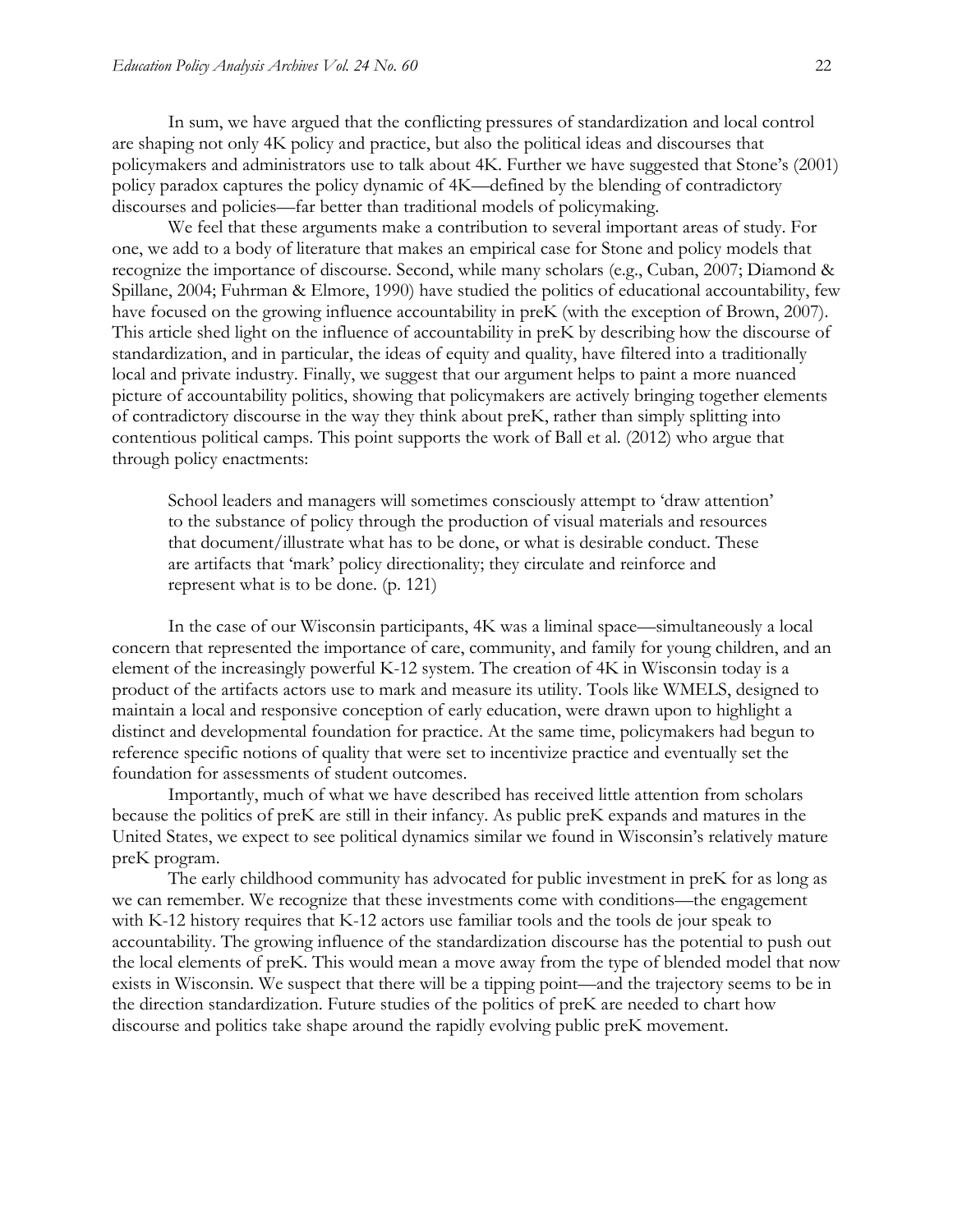#### **References**

- Ackerman, D. J., & Coley, R. J. (2012). *State pre-k assessment policies: Issues and status policy information report*. Princeton, NJ: Educational Testing Service.
- Ball, S. (1994). *Education Reform: A Critical and Post-structural Approach*. Philadelphia: Open University Press.
- Ball, S. J., Maguire, M., & Braun, A. (2012). *How Schools do Policy*. *Policy enactments in secondary school*. London: Routledge.
- Barnett, W. S., Friedman, A. H., Hustedt, J. T., & Stevenson-Boyd, J. (2009). Overview of pre-k policy in the United States: Program governance, eligibility, standards, and finance. In R. C. Pianta & C. Howes (Eds.), *The promise of pre-k* (pp. 3–30). Baltimore, Maryland: Paul H. Brooks.
- Barnett, W. S., Carolan, M. E., Squires, J. H., Brown, K. C. (2013). *The state of preschool 2013*. National Institute for Early Education Research.
- Bridgman, P., & Davis, G. (2003) What use is a policy cycle? Plenty, if the aim is clear. Australian *Journal of Public Administration, 62*(3), 98-102. [http://dx.doi.org/10.1046/j.1467-](http://dx.doi.org/10.1046/j.1467-8500.2003.00342.x) [8500.2003.00342.x](http://dx.doi.org/10.1046/j.1467-8500.2003.00342.x)
- Brown, C. P. (2004). Analyzing discourses of accountability through Wisconsin's 4th and 8th grade promotion statutes. (Doctoral dissertation). Retrieved from Proquest.
- Brown, C. P. (2007). Unpacking standards in early childhood education. *Teachers College Record, 109*(3), 636-668.
- Brown, C. P. (2008). Keep it cheap, keep it local, and keep it coming: Standards-based accountability reform in Wisconsin. *Educational Policy*, *22*(2), 250-294. <http://dx.doi.org/10.1177/0895904807307060>
- Bulebosh, N. (2000). Sandbox Synergy: La Crosse Launches Innovative Preschool Partnership. *Wisconsin School News*. Retrieved from http://ec.dpi.wi.gov/files/fscp/pdf/sandbox.pdf.
- Camilli, G., Vargas, S., Ryan, S., & Barnett, W. S. (2010). Meta-analysis of the effects of early education interventions on cognitive and social development. *Teachers College Record*, *112*(3), 579-620.
- Champagne, R. (2004). Wisconsin Constitution, Article XI, Section 3, Municipal Home Rule. In *Constitutional Highlights*, *4*(3).<http://legis.wisconsin.gov/lrb/pubs/consthi/04consthiiv3.htm>
- Copple, C. & Bredekamp, S. (2009). *Developmentally appropriate practice in early childhood programs serving children from birth through age 8.* (3rd Edition)*.* Washington, D.C.: National Association for the Education of Young Children.
- Cuban, L. (2007). Hugging the middle: Teaching in an era of testing and accountability. *Education Policy Analysis Archives*, *15*(1), 29.<http://dx.doi.org/10.14507/epaa.v15n1.2007>
- Darling-Hammond, L. (2004). Standards, accountability, and school reform. *Teachers College Record*, *106*(6), 1047–1085.<http://dx.doi.org/10.1111/j.1467-9620.2004.00372.x>
- Decker, W., McCoy, J. A., & Tipler, G. (1989). *State superintendent's task force on early education, child care, & family involvement: Final report and recommendations*. Wisconsin Department of Public Instruction.
- Diamond, J. B., & Spillane, J. P. (2004). High-stakes accountability in urban elementary schools. *Teachers College Record*, *106*(6), 1145–1176.<http://dx.doi.org/10.1111/j.1467-9620.2004.00375.x>
- Erickson, F. (2014). Scaling down: A modest proposal for practice-based Policy Research in Teaching. *Education Policy Analysis Archives*, *22*(9), 1–9.
- Fischer, F., & Forester, J. (1993). *The Argumentative Turn in Policy Analysis and Planning*. Durham & London: Duke University Press. <http://dx.doi.org/10.1215/9780822381815>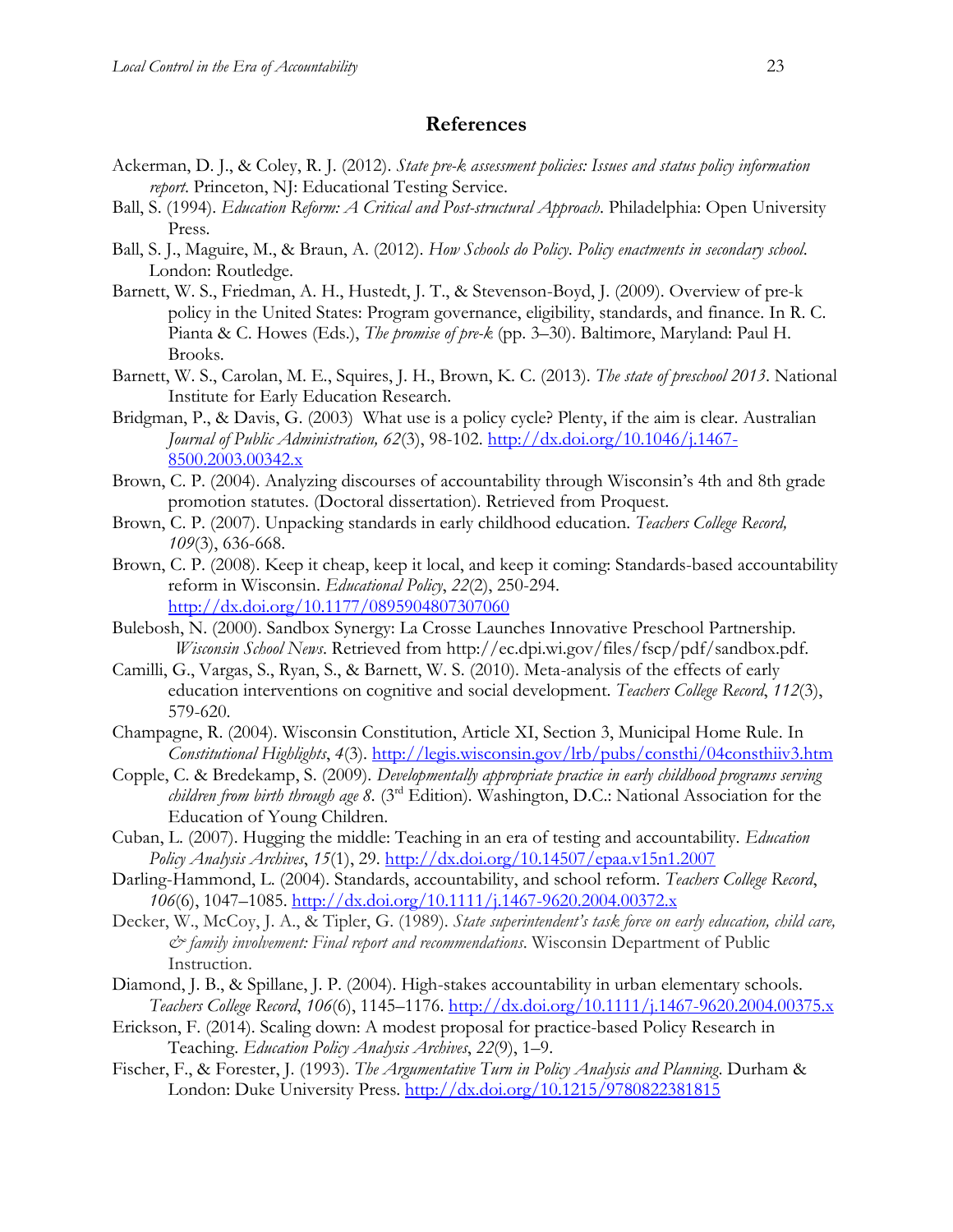- Furman, S., & Elmore, R. (1990) Understanding local control in the wake of state education reform. *Educational Evaluation and Policy Analysis, 12*(1): 82-96. <http://dx.doi.org/10.3102/01623737012001082>
- Fusarelli, B. C. (2009). *The rising state: How state power is transforming our nation's schools*. Albany, New York: SUNY Press.
- Gormley, W., Gayer, T., & Phillips, D.A. (2008). Preschool programs can boost school readiness*. Science*, 320, 1723-24. <http://dx.doi.org/10.1126/science.1156019>
- Hatch, J. (2002). Accountability shovedown: Revisiting the standards movement in early childhood education. *Phi Delta Kappan*, 457–462.<http://dx.doi.org/10.1177/003172170208300611>
- Heckman, J. J., Moon, S. H., Pinto, R., Savelyev, P. A., & Yavitz, A. (2010). The rate of return to the HighScope Perry Preschool Program. *Journal of Public Economics, 94*, 114-128. <http://dx.doi.org/10.1016/j.jpubeco.2009.11.001>
- Heckman, J., Pinto, R., & Savelyev, P. A. (2012). *Understanding the mechanisms through which an influential early childhood program boosted adult outcomes* (NBER Working Paper No. 18581). Cambridge, MA: National Bureau of Economic Research. <http://dx.doi.org/10.3386/w18581>
- Honig, M. I. (2006). Complexity and policy implementation: Challenges and opportunities for the field. In M. I. Honig (Ed.), *New directions in education policy implementation: Confronting complexity* (pp. 1–24). Albany, NY: New York State University Press.
- Hurst, D., Tan, A., Meek, A., & Sellers, J. (2003). *Overview and inventory of state education reforms: 1990 to 2000* (NCES publication No. 2003-020). Washington, D.C.: U.S. Department of Education National Center for Educational Statistics.
- Levinson, B. A. U., Sutton, M., & Winstead, T. (2009). Education policy as a practice of power theoretical tools, ethnographic methods, democratic options. *Education*  $\mathcal{C}$  *Education Research*, *23*(6), 767–795. <http://dx.doi.org/10.1177/0895904808320676>
- Loveless, T. (2007). The peculiar politics of No Child Left Behind. In A. Gamoran (Ed.), *Standardsbased reform and the poverty gap: Lessons for No Child Left Behind* (pp. 253–285). Washington, DC: Brookings Institution.
- Magnuson, K., Lahaie, C., & Waldfogel, J. (2006). Preschool and school readiness of children of immigrants. *Social Science Quarterly*, 87, 1241-1262. [http://dx.doi.org/10.1111/j.1540-](http://dx.doi.org/10.1111/j.1540-6237.2006.00426.x) [6237.2006.00426.x](http://dx.doi.org/10.1111/j.1540-6237.2006.00426.x)
- Malen, B. & Muncey, D. (2000). Creating `a new set of givens'? The impact of state activism on site autonomy. In N.D. Theobald & B. Malen (Eds). *Balancing local control and state responsibility for k-12 education: The 2000 Yearbook of the American Education Finance Association*. Larchmont, New York: Eye on Education.
- Malen, B. (2003). Tightening the grip? The impact of state activism on local school systems. *Educational Policy, 17*(2), 195-216.<http://dx.doi.org/10.1177/0895904803017002001>
- Maxwell, J. (2012). *Qualitative Research Design: An Interactive Approach: An Interactive Approach*. Thousand Oaks: Sage.
- McCabe, L. A., & Sipple, J. W. (2011). Colliding worlds: Practical and political tensions of prekindergarten implementation in public schools. *Educational Policy*, *25*(1), 1–26. <http://dx.doi.org/10.1177/0895904810387415>
- Meisels, S. J. (2006). *Accountability in early childhood: No easy answers* (Erickson Institute Occasional Paper Number 6).
- Mouffe, C. (1999). Deliberative democracy or agonistic pluralism. *Social Research*, *66*(3), 745–758.
- Puma, M., Bell, S. Cook, R., Heid, C., & Lopez, M. (2005). *Head Start impact study: First year findings.*  Washington, D.C.: U.S. Department of Health and Human Services, Administration for Children and Families.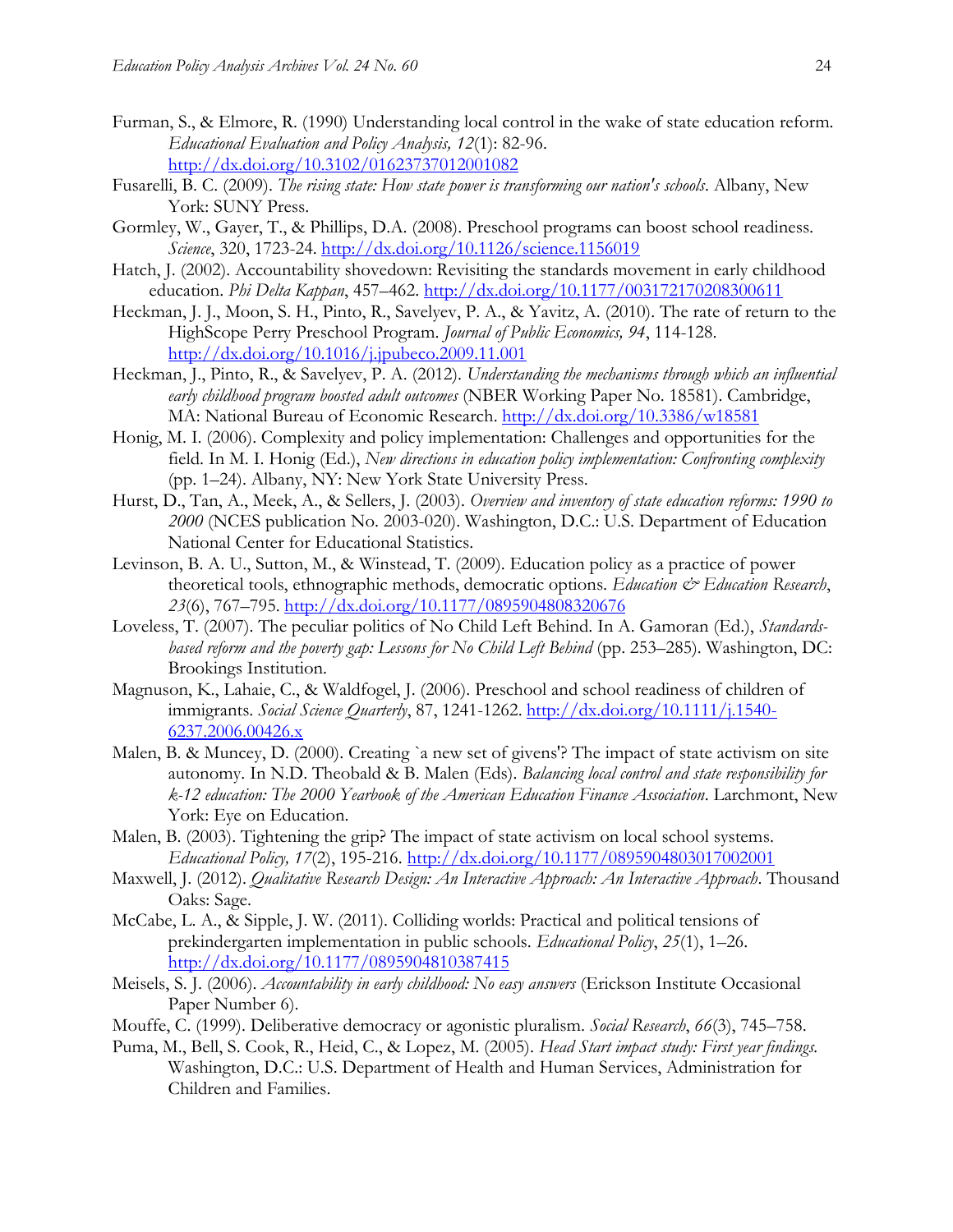- Ravitch, D. (2010). *The death and life of the great American school system: How testing and choice are undermining education*. New York: Basic Books.
- Reynolds, A. J., Temple, J. A., Robertson, D. L., & Mann, E. A. (2002). Age 21 cost-benefit analysis of the Title I Chicago Child-Parent Centers. *Educational Evaluation and Policy Analysis, 24*(4), 267-303. <http://dx.doi.org/10.3102/01623737024004267>
- Sheldon, K. M. & Biddle, B. J. (1998). Standards, accountability, and school reform: Perils and pitfalls. *Teachers College Record, 100*(1), 164-180.
- Snow, C. E., Van Hemel, S. B., & National Research Council of the National Academies. (2008). *Early childhood assessment: What, why, and how*. Washington, D.C.: National Academies Press.

Stake, R. (2005). *Multiple case study analysis.* New York: Guilford Press.

- Stark, J. (1997). *The Wisconsin state constitution: A reference guide*. New York, NY: Greenwood Press.
- Stone, D. (2002). *Policy paradox: The art of political decision making* (Revised.). New York: W.W. Norton.
- Weaver-Hightower, M. B. (2008). An ecology metaphor for educational policy analysis: A call to complexity. *Educational Researcher*, *37*(3), 153–167. <http://dx.doi.org/10.3102/0013189X08318050>
- Wisconsin Council on Children and Families. (2010). *The Unique History of Four-Year-Old Kindergarten in Wisconsin*. Retrieved from [http://raymond.k12.wi.us/parentspage/wp](http://raymond.k12.wi.us/parentspage/wp-content/uploads/sites/47/2014/05/great_start_6_history_4K.pdf)[content/uploads/sites/47/2014/05/great\\_start\\_6\\_history\\_4K.pdf.](http://raymond.k12.wi.us/parentspage/wp-content/uploads/sites/47/2014/05/great_start_6_history_4K.pdf)
- Wisconsin Department of Public Instruction. (2008). *Policy and information advisory 08.01*. Retrieved from<http://ec.dpi.wi.gov/files/fscp/pdf/4kbul08.pdf>
- Wisconsin Department of Public Instruction. (2014). *Trends in 4-Year-Old Kindergarten*. Retrieved from [http://ec.dpi.wi.gov/files/fscp/pdf/ec4yktrend2014.pdf.](http://ec.dpi.wi.gov/files/fscp/pdf/ec4yktrend2014.pdf)
- Wisconsin Early Childhood Collaborating Partners. (2013). *Wisconsin Model Early Learning Standards (WMELS)*. Retrieved from

<http://www.collaboratingpartners.com/documents/WMELSDescription20131page.pdf>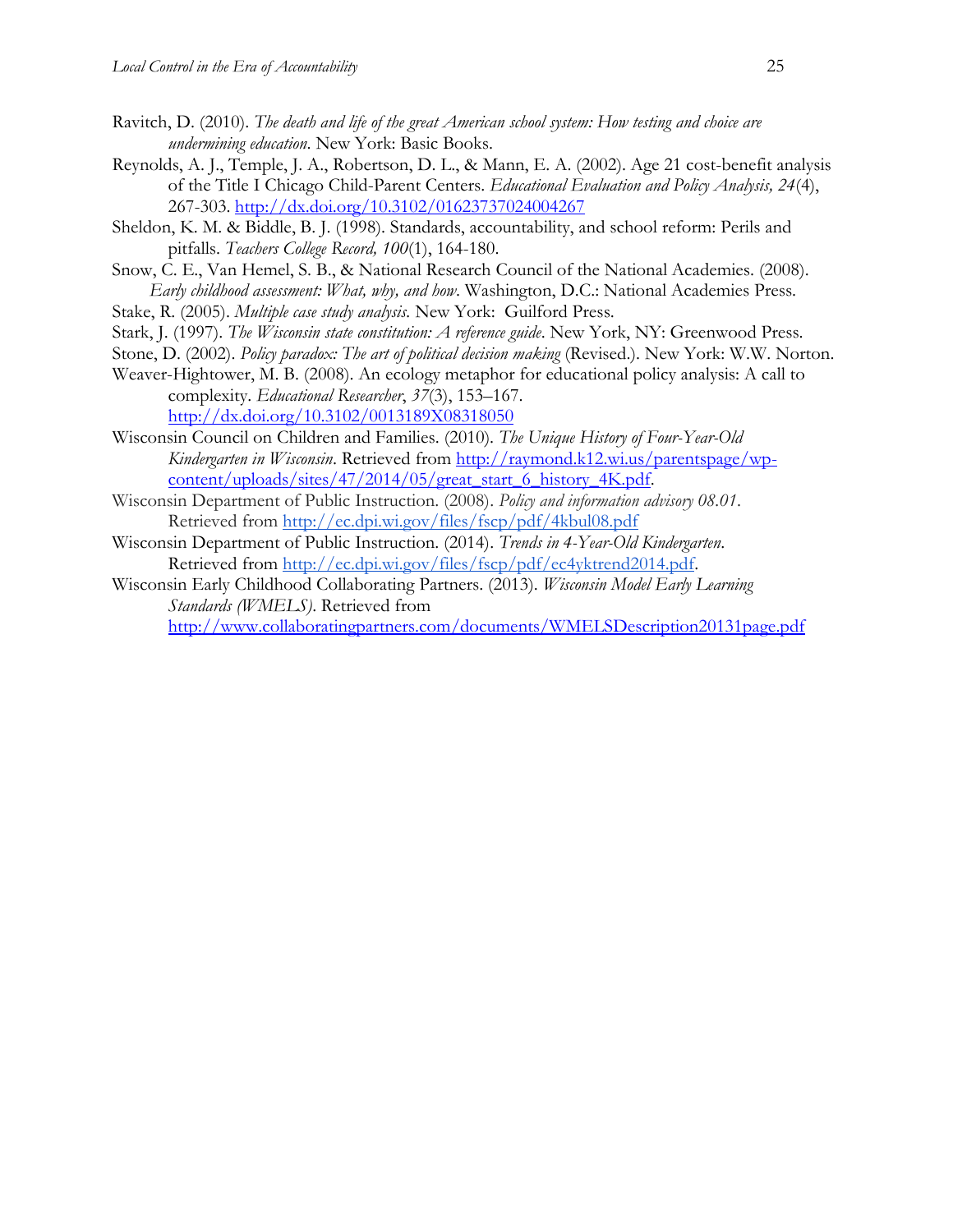## **About the Authors**

#### **M. Elizabeth Graue**

University of Wisconsin Madison [beth.graue@wisc.edu](mailto:beth.graue@wisc.edu)

Beth Graue is the Sorenson Professor of Childhood Studies and Chair of the Department of Curriculum & Instruction. A former kindergarten teacher, Graue studies early childhood policy and practice, focusing on how policy and practice create each other.

#### **Bethany Wilinski**

Michigan State University [bethanyw@msu.edu](mailto:bethanyw@msu.edu)

Bethany Wilinski is an Assistant Professor in the Department of Teacher Education. She studies early childhood policy in the US and Tanzania, with a focus on how diverse stakeholders make sense of and enact policies.

#### **Amato Nocera**

University of Wisconsin Madison [nocera@wisc.edu](mailto:nocera@wisc.edu) Amato Nocera is a graduate student in the department of Educational Policy Studies.

*Author note:* This paper is the result of a Spencer Foundation funded study that Beth Graue conducted with her colleague Sharon Ryan of Rutgers University. We are grateful to Spencer and to the Wisconsin participants who made this study possible. In addition we thank Erica Turner and Liz Blair for their helpful comments.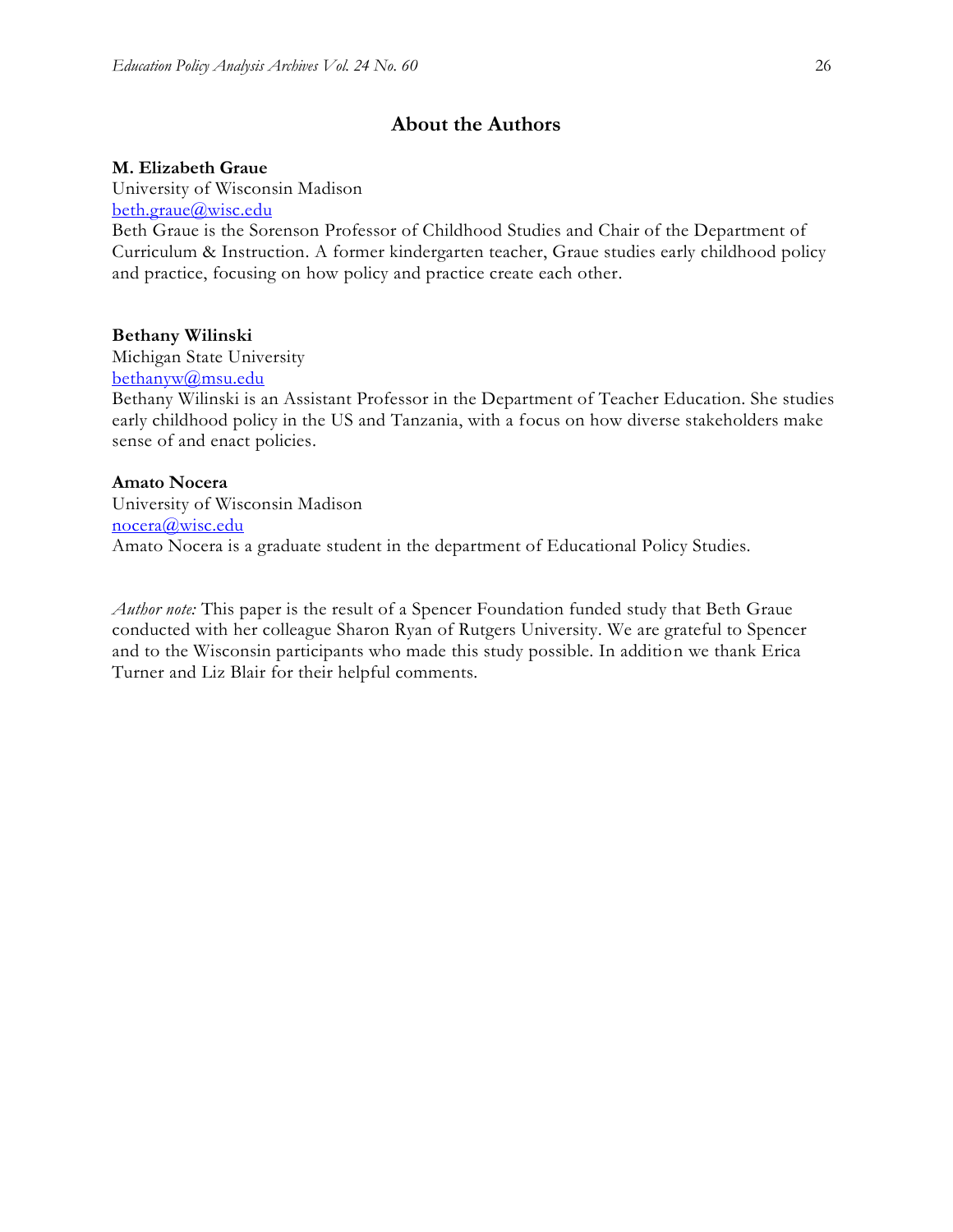## education policy analysis archives

Volume 24 Number 60 May 23, 2016 ISSN 1068-2341

ര

SOME RIGHTS RESERVED Readers are free to copy, display, and distribute this article, as long as the work is attributed to the author(s) and **Education Policy Analysis Archives,** it is distributed for noncommercial purposes only, and no alteration or transformation is made in the work. More details of this Creative Commons license are available at

http://creativecommons.org/licenses/by-nc-sa/3.0/. All other uses must be approved by the author(s) or **EPAA**. **EPAA** is published by the Mary Lou Fulton Institute and Graduate School of Education at Arizona State University Articles are indexed in CIRC (Clasificación Integrada de Revistas Científicas, Spain), DIALNET (Spain), [Directory of Open Access Journals,](http://www.doaj.org/) EBSCO Education Research Complete, ERIC, Education Full Text (H.W. Wilson), QUALIS A2 (Brazil), SCImago Journal Rank; SCOPUS, SOCOLAR (China).

Please send errata notes to Gustavo E. Fischman [fischman@asu.edu](mailto:fischman@asu.edu)

**Join EPAA's Facebook community** at<https://www.facebook.com/EPAAAAPE> and **Twitter feed** @epaa\_aape.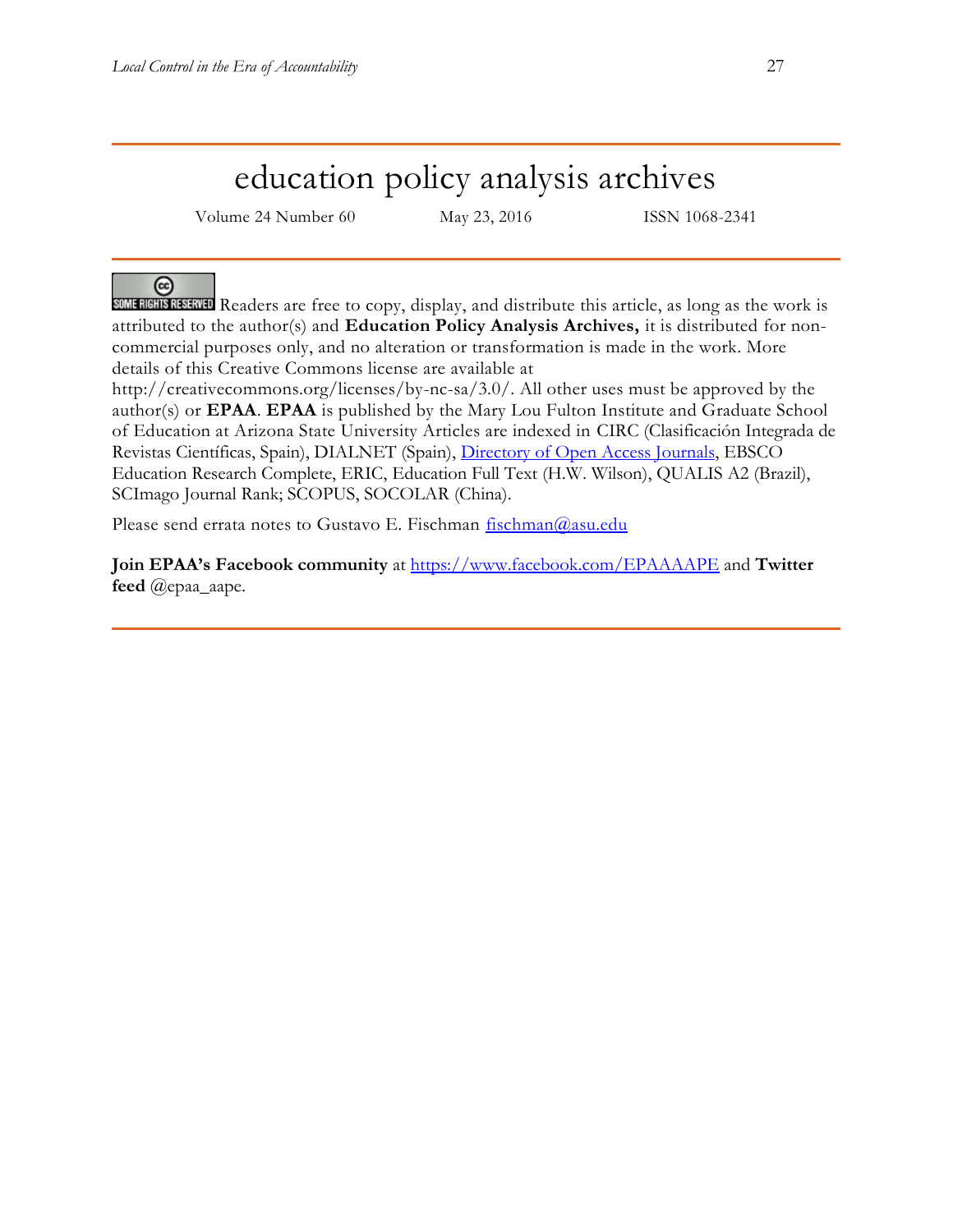### education policy analysis archives editorial board

Lead Editor: **Audrey Amrein-Beardsley** (Arizona State University) Executive Editor: **Gustavo E. Fischman** (Arizona State University) Associate Editors: **Sherman Dorn** (Arizona State University), **David R. Garcia** (Arizona State University), **Oscar Jimenez-Castellanos** (Arizona State University), **Eugene Judson** (Arizona State University),

**Cristina Alfaro** San Diego State University

**Gary Anderson** New York University

**Michael W. Apple** University of Wisconsin, Madison **Jeff Bale** OISE, University of Toronto, Canada

**David C. Berliner** Arizona State University

**Casey Cobb** University of Connecticut

**Arnold Danzig** San Jose State University

**Linda Darling-Hammond**  Stanford University

**Elizabeth H. DeBray** University of Georgia

**Chad d'Entremont** Rennie Center for Education Research & Policy

**John Diamond** University of Wisconsin, Madison

**Matthew Di Carlo** Albert Shanker Institute

**Michael J. Dumas** University of California, Berkeley

**Kathy Escamilla** University of Colorado, Boulder

**Melissa Lynn Freeman** Adams State College

**Rachael Gabriel** University of Connecticut

**Amy Garrett Dikkers** University of North Carolina, Wilmington

**Gene V Glass** Arizona State University

**Jeanne M. Powers** (Arizona State University) **Ronald Glass** University of California, Santa Cruz

**Jacob P. K. Gross** University of Louisville

**Julian Vasquez Heilig** California State University, Sacramento **Aaron Bevanot** SUNY Albany **Kimberly Kappler Hewitt** University of North Carolina Greensboro

**Aimee Howley** Ohio University **Noah Sobe** Loyola University

**Henry Braun** Boston College **Steve Klees** University of Maryland **Nelly P. Stromquist** University of

**Jaekyung Lee S**UNY Buffalo

**Jessica Nina Lester** Indiana University

**Amanda E. Lewis** University of Illinois, Chicago

**Chad R. Lochmiller** Indiana University

**Christopher Lubienski** University of Illinois, Urbana-Champaign

**Sarah Lubienski** University of Illinois, Urbana-Champaign

**William J. Mathis** University of Colorado, Boulder

**Michele S. Moses** University of Colorado, Boulder

**Julianne Moss** Deakin University, Australia

**Sharon Nichols** University of Texas, San Antonio

**Eric Parsons** University of Missouri-Columbia

**Susan L. Robertson** Bristol University, UK

**Gloria M. Rodriguez** University of California, Davis **R. Anthony Rolle** University of Houston

**A. G. Rud** Washington State University

**Eric M. Haas** WestEd **Patricia Sánchez** University of University of Texas, San Antonio **Janelle Scott** University of California, Berkeley **Jack Schneider** College of the Holy Cross

Maryland

**Benjamin Superfine** University of Illinois, Chicago

**Maria Teresa Tatto**  Michigan State University

**Adai Tefera** Virginia Commonwealth University

**Tina Trujillo** University of California, Berkeley

**Federico R. Waitoller** University of Illinois, Chicago

**Larisa Warhol** University of Connecticut

**John Weathers** University of Colorado, Colorado Springs

**Kevin Welner** University of Colorado, Boulder

**Terrence G. Wiley** Center for Applied Linguistics

**John Willinsky**  Stanford University

**Jennifer R. Wolgemuth** University of South Florida

**Kyo Yamashiro** Claremont Graduate University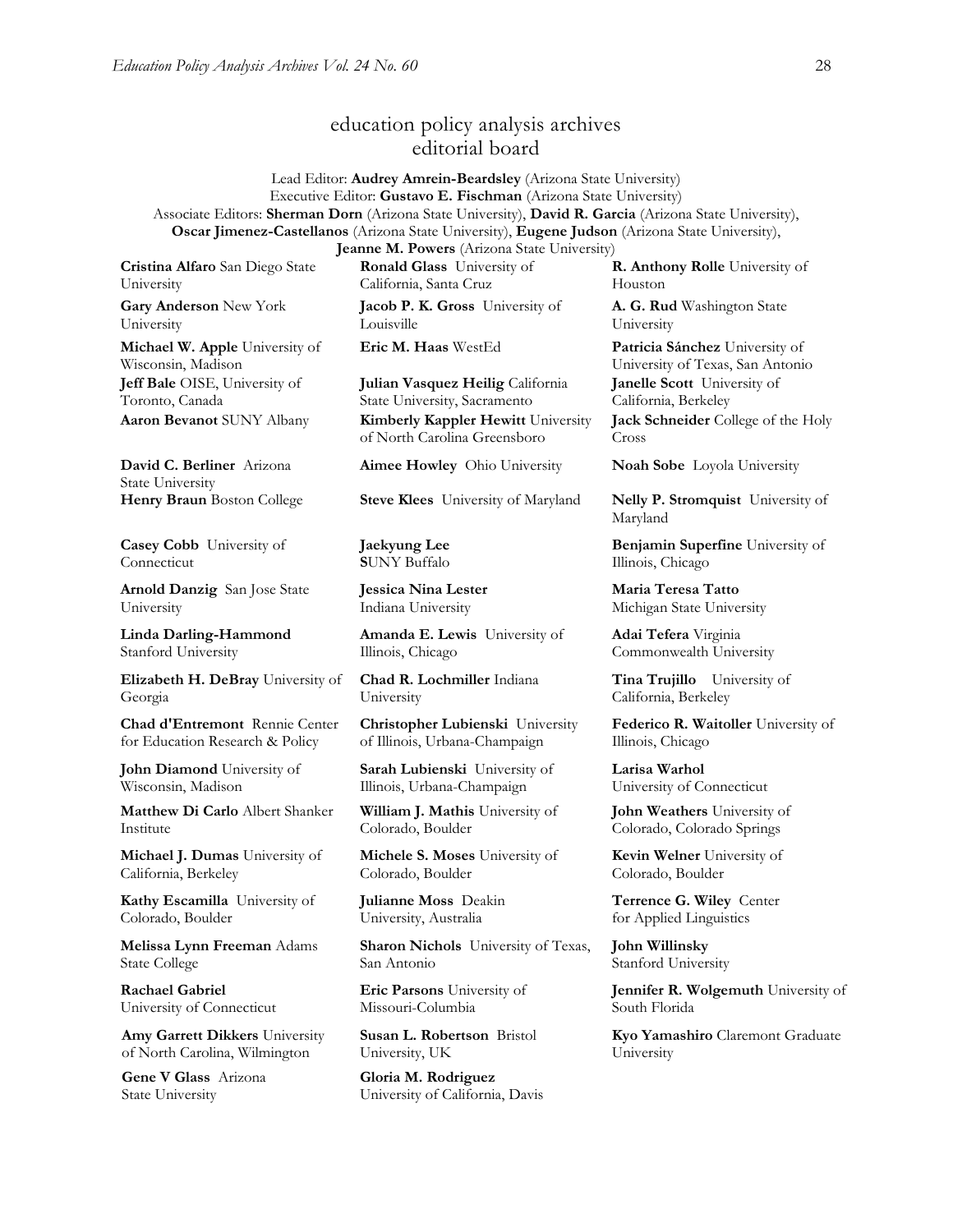## archivos analíticos de políticas educativas consejo editorial

Executive Editor: **Gustavo E. Fischman** (Arizona State University) Editores Asociados: **Armando Alcántara Santuario** (UNAM), **Jason Beech**, Universidad de San Andrés, **Antonio Luzon**, University of Granada

**Claudio Almonacid** Universidad Metropolitana de Ciencias de la Educación, Chile **Miguel Ángel Arias Ortega**  Universidad Autónoma de la Ciudad de México **Xavier Besalú Costa**  Universitat de Girona, España

**[Xavier Bonal](javascript:openRTWindow() Sarro** Universidad Autónoma de Barcelona, España

**[Antonio Bolívar](javascript:openRTWindow() Boitia** Universidad de Granada, España

**[José Joaquín Brunner](javascript:openRTWindow()** Universidad Diego Portales, Chile

**[Damián Canales Sánchez](javascript:openRTWindow()** Instituto Nacional para la Evaluación de la Educación, México

## **Gabriela de la Cruz Flores**

Universidad Nacional Autónoma de México

**[Marco Antonio Delgado Fuentes](javascript:openRTWindow()** Universidad Iberoamericana,

México **[Inés Dussel](javascript:openRTWindow()**, DIE-CINVESTAV, México

**[Pedro Flores Crespo](javascript:openRTWindow()** Universidad Iberoamericana, México

## **Ana María García de Fanelli**

Centro de Estudios de Estado y Sociedad (CEDES) CONICET, Argentina

**Juan Carlos González Faraco**  Universidad de Huelva, España

**María Clemente Linuesa**  Universidad de Salamanca, España

**Jaume Martínez Bonafé** Universitat de València, España

**Alejandro Márquez Jiménez**  Instituto de Investigaciones sobre la Universidad y la Educación, UNAM, México **María Guadalupe Olivier Tellez**, Universidad Pedagógica Nacional, México

**[Miguel Pereyra](javascript:openRTWindow()** Universidad de Granada, España

**[Mónica Pini](javascript:openRTWindow()** Universidad Nacional de San Martín, Argentina

**Omar Orlando Pulido Chaves** Instituto para la Investigación Educativa y el Desarrollo Pedagógico (IDEP) **[José Luis Ramírez](javascript:openRTWindow() Romero**

Universidad Autónoma de Sonora, México **[Paula Razquin](javascript:openRTWindow()** Universidad de San Andrés, Argentina

**José Ignacio Rivas Flores** Universidad de Málaga, España **[Miriam Rodríguez Vargas](javascript:openRTWindow()** Universidad Autónoma de Tamaulipas, México **José Gregorio Rodríguez**  Universidad Nacional de Colombia, Colombia **[Mario Rueda Beltrán](javascript:openRTWindow()** Instituto de Investigaciones sobre la Universidad y la Educación, UNAM, México **José Luis San Fabián Maroto**  Universidad de Oviedo,

España

**[Jurjo Torres Santomé](javascript:openRTWindow()**, Universidad de la Coruña, España

**[Yengny Marisol Silva Laya](javascript:openRTWindow()** Universidad Iberoamericana, México **Juan Carlos Tedesco** Universidad Nacional de San Martín, Argentina

**Ernesto Treviño Ronzón** Universidad Veracruzana, México

#### **[Ernesto Treviño](javascript:openRTWindow() Villarreal**

Universidad Diego Portales Santiago, Chile **[Antoni Verger Planells](javascript:openRTWindow()** Universidad Autónoma de Barcelona, España **[Catalina Wainerman](javascript:openRTWindow()** Universidad de San Andrés, Argentina **Juan Carlos Yáñez Velazco**

Universidad de Colima, México